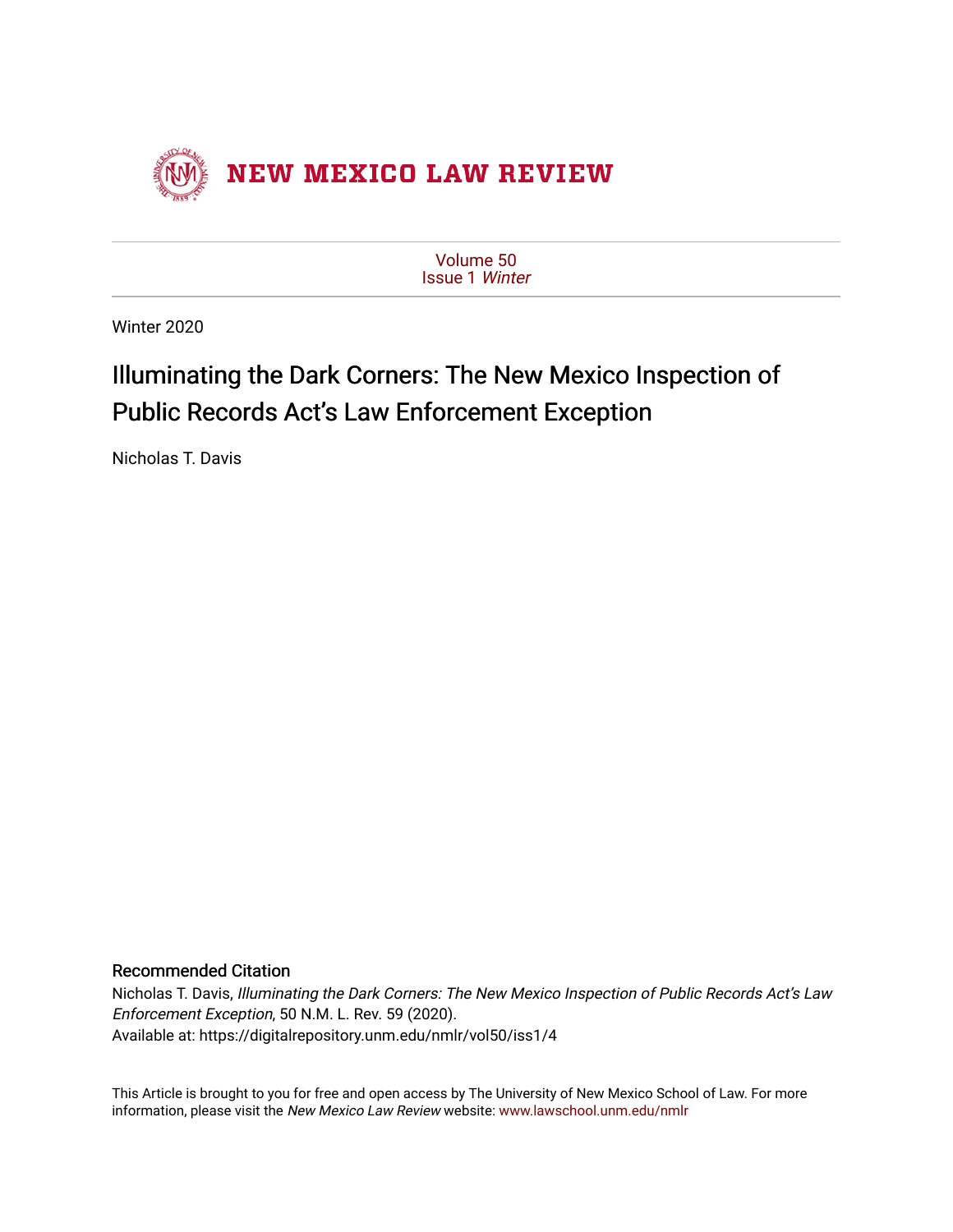# **ILLUMINATING THE DARK CORNERS: THE NEW MEXICO INSPECTION OF PUBLIC RECORDS ACT'S LAW ENFORCEMENT EXCEPTION**

Nicholas T. Davis[∗](#page-1-0)

Publicity is justly commended as a remedy for social and industrial diseases. Sunlight is said to be the best of disinfectants; electric light the most efficient policeman.<sup>[1](#page-1-1)</sup>

Following an officer-involved shooting that results in a death, family members will often want to consult a lawyer about what happened. To answer questions from a prospective client and carry out his or her professional obligation, a lawyer needs information, and often it requires more information than the potential client has been given by the law enforcement agency involved. In order to meet those ethical obligations and comply with the rules of civil procedure, i.e., to not bring frivolous claims, the lawyer will rely on New Mexico's sunshine statute, the Inspection of Public Records Act, to request those public records that the lawyer believes contain the valuable and necessary information. The lawyer's requests will often include records from the shooting itself, as well as events leading up to it, and seek audio and video recordings, witness statements, and all reports by law enforcement related to the incident. The goal of these requests is to obtain enough information to help the lawyer better understand what happened and determine whether there may, or may not, be actionable claims under the law resulting from the shooting. However, for several years law enforcement agencies have refused to allow inspection of public records in officer-involved shootings, instead issuing blanket denials in response to IPRA requests. Such blanket denials are not supported by the plain meaning of the law or any case law interpreting it. Further, a fix should be instituted that requires that public bodies not only review and produce documents, properly redacted, but also provide a more detailed denial communication specifying the reasons why any redacted information is being withheld to allow a requestor to decide whether to challenge that withholding of information.

New Mexico's Inspection of Public Records Act ("IPRA") has been in place for many decades and allows "any person" to request public records from any public body. "Public records" is broadly defined, and the Legislature has identified only a narrow list of records that are exempt from inspection for public policy reasons. Many agencies have an online portal through which someone may make a request,

<span id="page-1-0"></span><sup>∗</sup> Nicholas T. Davis is an attorney practicing at Davis Law New Mexico in Albuquerque, New Mexico and graduated from the University of New Mexico School of Law. Many thanks to Kara Shair-Rosenfeld and Lucy River for the extensive help, Phil Davis for the edits, and Adam Flores for sharing and talking me through the cases.

<span id="page-1-1"></span><sup>1.</sup> Buckley v. Valeo, 424 U.S. 1, 67 n.80 (1976) (quoting Louis L. Brandeis, OTHER PEOPLE'S MONEY 62 (Nat'l Home Library Found. ed. 1933)).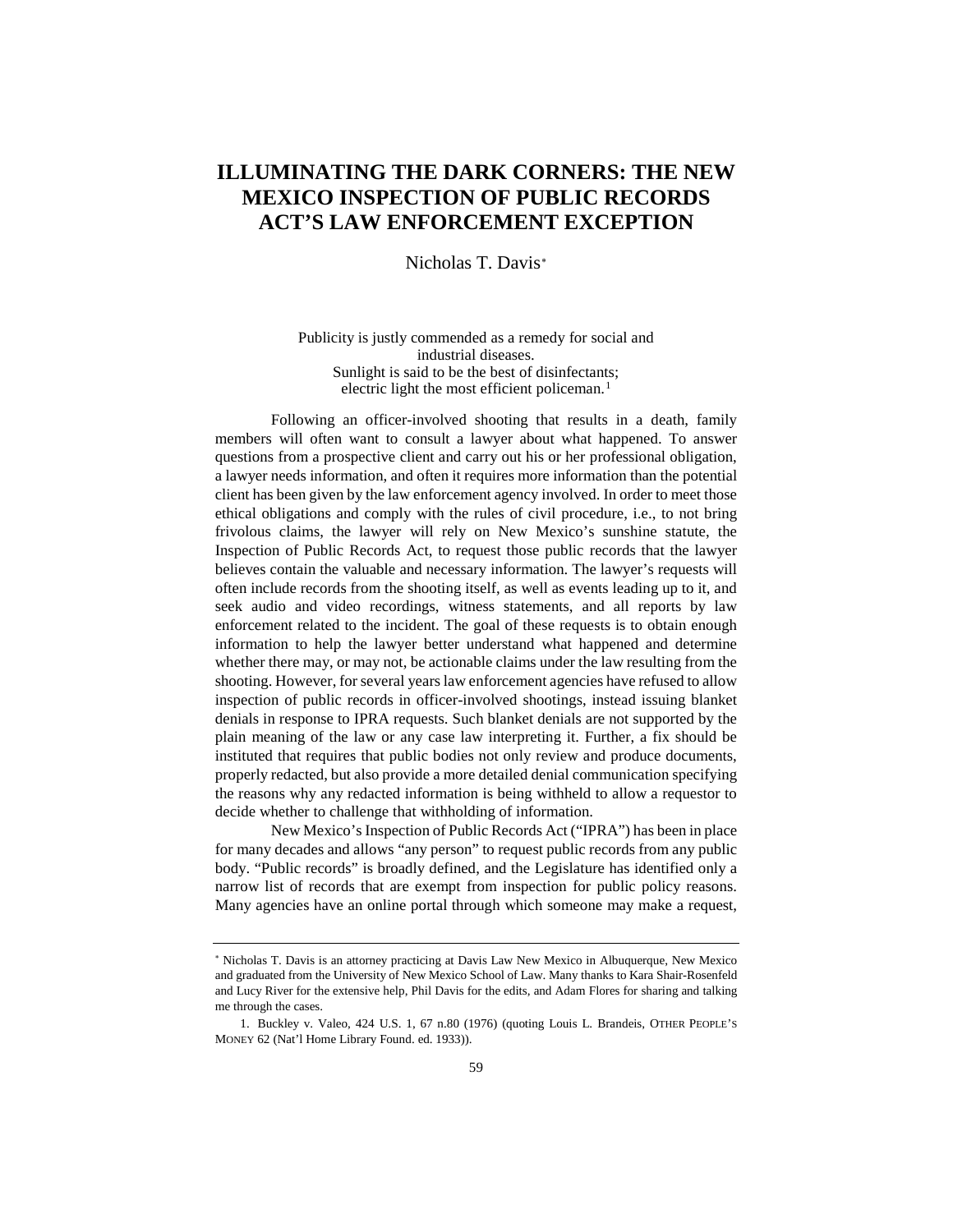or a written request may be submitted to the records custodian of the public body. While the statute allows for verbal requests, the issues in this article should make apparent why having documentation is preferable when making IPRA requests in officer-involved shootings.

A public body must respond to every IPRA request within prescribed time limits, though it does have the ability to request more time to comply with the request if the request is deemed excessively broad or burdensome. To help with the enforcement of the statute and incentivize compliance by public bodies, IPRA allows for damages whenever an agency fails to respond or makes a denial that, when challenged in the courts, is found to be an improper one.

This article will lay out why law enforcement agencies' blanket denials in response to IPRA requests for their investigation-related records are unfounded in logic, contrary to the plain language and intent of the law, and lead to the perverse result of breeding the very distrust in government that IPRA is intended to avoid and remedy. The article then explores pragmatic ways to resolve law enforcement's actions. Specifically, it argues that New Mexico should take a page from federal case law and establish, by amendment to the IPRA or through interpretive case law, that public bodies, and specifically law enforcement agencies, be required to produce an index of those documents that fall under IPRA but which the public body claims are subject to withholding based on an exception.

The first section of this article briefly reviews the purpose and evolution of laws that recognize or create the right to access government records, then focuses on explaining New Mexico's IPRA. The second section is dedicated to exploring IPRA's exceptions in general and the law enforcement records exception in particular. The third section addresses the arguments made by law enforcement agencies—including the attempts by those public bodies to claim, once they untimely produce records, that none of the penalties available under the Act apply to their conduct—and explains why those arguments are unavailing. The final section argues that New Mexico should adopt an index requirement, similar to that which developed under federal law, both as a sunlight measure in response to law enforcement agencies evading their duties under the IPRA and to conserve judicial resources.

# **I. TRANSPARENCY IN GOVERNMENT: A FUNDAMENTAL PILLAR OF DEMOCRACY**

[P]opular Government, without popular information, or the means of acquiring it, is but a Prologue to a Farce or a Tragedy; or, perhaps both.<sup>[2](#page-2-0)</sup>

#### **A. Sunshine Laws: A Brief Primer**

There is a long history, pre-dating specific legislation on the issue in the United States, of the recognition that government operates better when its citizens have access to its records.<sup>[3](#page-2-1)</sup> It has long been understood that a well-informed public

<span id="page-2-0"></span><sup>2.</sup> Letter from James Madison to W.T. Barry (Aug. 4, 1822), *in* 9 THE WRITINGS OF JAMES MADISON 103 (Gaillard Hunt, ed. 1910).

<span id="page-2-1"></span><sup>3</sup>*. See generally* Joe Regalia, *The Common Law Right to Information*, 18 RICH. J. L. & PUB. INT. 89, 90 (2015).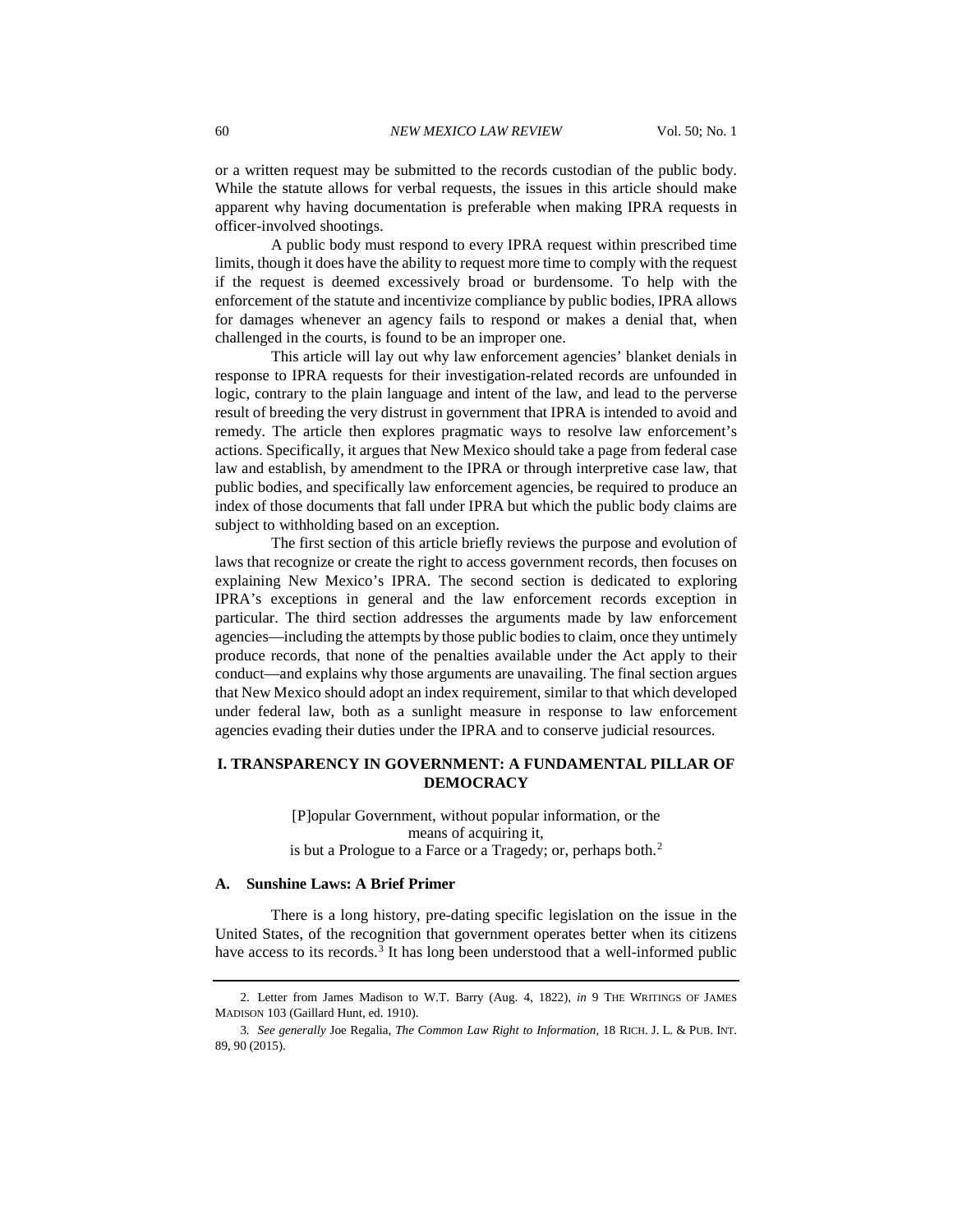and a government that recognizes its public's right to information is a fundamental pillar of democracy.[4](#page-3-0) A common law right of the public to access government information derives from English common law<sup>[5](#page-3-1)</sup> and has existed since the United States Constitution was created.<sup>[6](#page-3-2)</sup> In the twentieth century, the federal and state governments specifically codified this right, enacting so-called "sunshine laws" that require government agencies to disclose documents in its possession—i.e., public records—upon request.[7](#page-3-3)

#### **B. New Mexico's Sunshine Law: The Inspection of Public Records Act**

While many states adopted language wholesale from the federal Freedom of Information Act (FOIA) enacted in 1966 as statutorily providing a right of access to public records under state law, New Mexico's sunshine law, enacted in 1947, predates FOIA by nearly two decades and has always stood, and been interpreted, independent of FOIA.[8](#page-3-4) The New Mexico courts have clearly held that the IPRA "ensures greater access to government records than does FOIA."[9](#page-3-5) The courts have further held that despite their common purpose, FOIA case law is of "limited persuasion when interpreting IPRA."[10](#page-3-6) Thus, because IPRA and the cases construing it represent the law of New Mexico, it is those sources of law that frame and support the remainder of this article's discussion.

#### *1. IPRA's Purpose*

In its 1993 comprehensive amendment of IPRA, the New Mexico Legislature included an express statement explaining the purpose to be served by, and the public policy underlying, IPRA:

> Recognizing that a representative government is dependent upon an informed electorate, the intent of the legislature in enacting the [IPRA] is to ensure, and it is declared to be the public policy of this state, that all persons are entitled to the greatest possible information regarding the affairs of government and the official acts of public officers and employees. It is the further intent of the legislature, and it is declared to be the public policy of this state, that to provide persons with such information is an essential

<span id="page-3-0"></span><sup>4</sup>*. See* Jimmy Carter, *Foreword* to ACCESS TO INFORMATION: A KEY TO DEMOCRACY 3 (Laura Neuman ed., 2002).

<span id="page-3-2"></span><span id="page-3-1"></span><sup>5.</sup> Publicker Indus., Inc. v. Cohen, 733 F.2d 1059, 1069 (3d Cir. 1984) ("The Supreme Court [has] recognized that [the] English common law right of access was transferred to the American colonies.").

<sup>6.</sup> Leucadia, Inc. v. Applied Extrusion Techs., Inc., 998 F.2d 157, 161 (3d Cir. 1993).

<sup>7.</sup> Regalia, *supra* note 3, at 91–92.

<sup>8.</sup> 1947 N.M. Laws, ch. 130, § 1 (codified as amended at N.M. STAT. ANN. § 14-2-1 (2019)).

<span id="page-3-5"></span><span id="page-3-4"></span><span id="page-3-3"></span><sup>9</sup>*. See* Republican Party v. N.M. Taxation & Revenue Dep't, 2012-NMSC-026, ¶ 28, 283 P.3d 853, 864. And as such, greater access undermines any reliance agencies try to draw from broad discretion given under FOIA to agency withholdings. *See* Jones v. City of Albuquerque Police Dep't, No. A-1-CA-35120, 2018 WL 3000216, at \*1 (N.M. Ct. App. May 10, 2018) (stating how defendant New Mexico Department of Public Safety argued against release of records under a confidential law enforcement records exception), *cert. granted*, S-1-SC-37094 (N.M. Sup. Ct. 2018).

<span id="page-3-6"></span><sup>10</sup>*. Republican Party*, 2012-NMSC-026, ¶ 28, 283 P.3d at 864.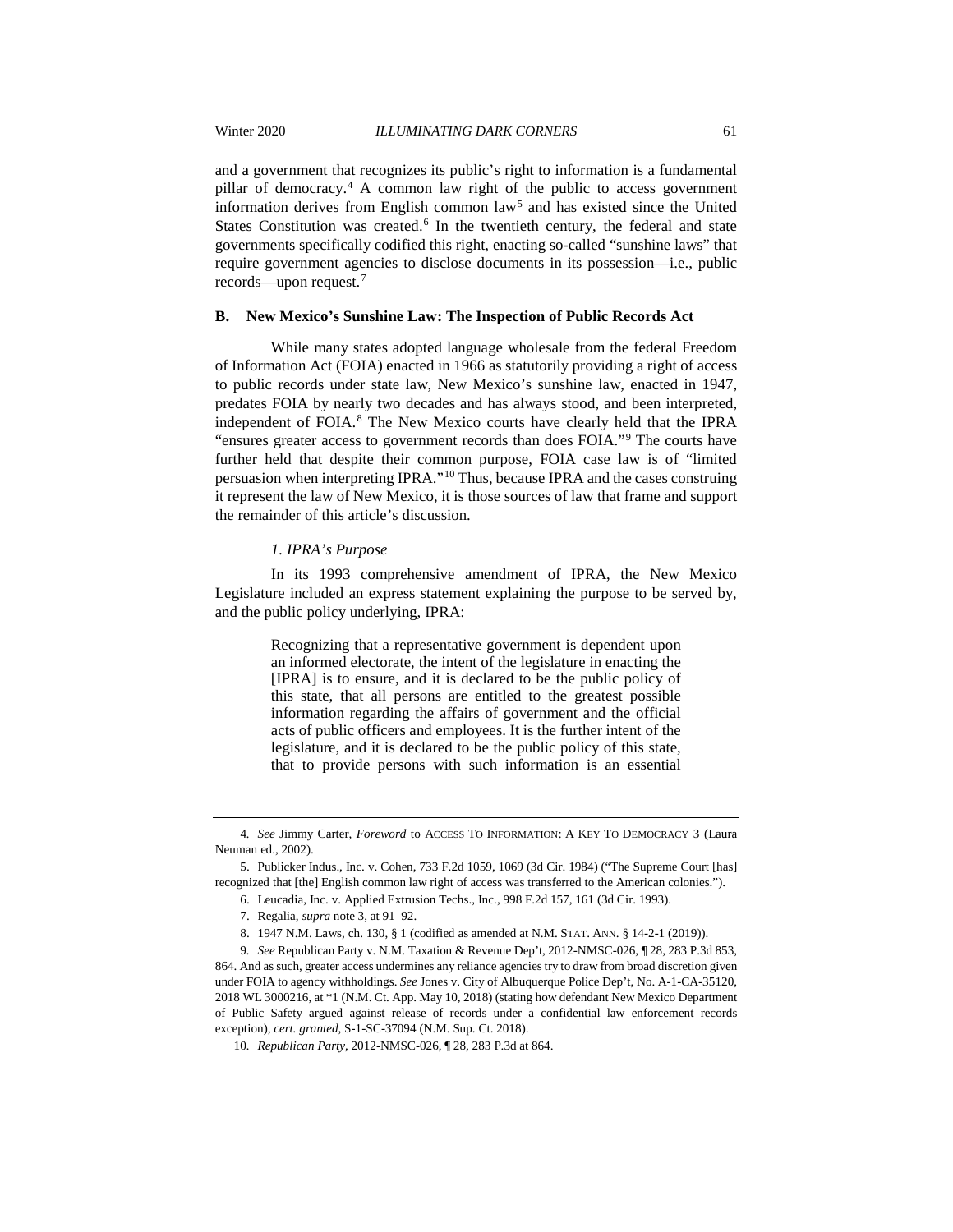function of a representative government and an integral part of the routine duties of public officers and employees.<sup>[11](#page-4-0)</sup>

In construing the IPRA, New Mexico courts have explained that "[e]ach inquiry starts with the presumption that public policy favors the right of inspection."<sup>[12](#page-4-1)</sup> IPRA's text "underscore[s] a legislative intent to ensure that New Mexicans have the greatest possible access to their public records."[13](#page-4-2) The New Mexico Supreme Court has interpreted IPRA's creation of a statutory right to access public records as "intend[ing] to ensure that the public servants of New Mexico remain accountable to the people they serve."[14](#page-4-3) Indeed, "New Mexico's policy of open government is intended to protect the public from having to rely solely on the representations of public officials that they have acted appropriately."[15](#page-4-4)

#### *2. IPRA Deconstructed: The Nuts and Bolts of Fulfilling IPRA's Goal*

IPRA begins with the simple mandate that "[e]very person has a right to inspect public records of this state."[16](#page-4-5) First, what are public records? They are "all documents, papers, letters, books, maps, tapes, photographs, recordings and other materials, regardless of physical form or characteristics, that are used, created, received, maintained or held by or on behalf of any public body and relate to public business, whether or not the records are required by law to be created or maintained."[17](#page-4-6) Second, what are public bodies? They are "the executive, legislative and judicial branches of state and local government and all advisory boards, commissions, committees, agencies or entities created by the constitution or any branch of government that receives public funding."[18](#page-4-7) Lastly, what does it meant to inspect? "'[I]nspect' means to review *all* public records that are not excluded" by IPRA.[19](#page-4-8) Thus, all records created by public bodies that relate to public business, unless they are subject to an exception, may be inspected by the public.

It does not matter who is making the request for the records. "Any person" may submit an oral or written request to inspect public records, though public bodies are only subject to IPRA's penalties for failing to respond to a written request.[20](#page-4-9) In

<sup>11.</sup> 1993 N.M. Laws, ch. 258, § 2 (codified at N.M. STAT. ANN. § 14-2-5 (1993)).

<span id="page-4-1"></span><span id="page-4-0"></span><sup>12.</sup> Cox v. N.M. Dep't of Pub. Safety, 2010-NMCA-096, ¶ 17, 148 N.M. 934, 242 P.3d 501 (citation omitted).

<span id="page-4-4"></span><span id="page-4-3"></span><span id="page-4-2"></span><sup>13.</sup> San Juan Agric. Water Users Ass'n v. KNME-TV, 2011-NMSC-011, ¶ 38, 150 N.M. 64, 257 P.3d 884.

<sup>14</sup>*. Republican Party*, 2012-NMSC-026, ¶ 12, 283 P.3d at 859 (quoting other sources).

<sup>15.</sup> ACLU of N.M. v. Duran, 2016-NMCA-063, ¶ 44, 392 P.3d 181, 191 (citation omitted).

<sup>16.</sup> N.M. STAT. ANN. § 14-2-1 (2019).

<sup>17.</sup> § 14-2-6(G) (2018).

<span id="page-4-7"></span><span id="page-4-6"></span><span id="page-4-5"></span><sup>18.</sup> § 14-2-6(E). Note that a private entity may also be included if they meet a nine factor, totality of the circumstances analysis regarding entanglement. *See* New Mexico Foundation for Open Government v. Corizon Health, No. A-1-CA-35951, 2019 WL 4551658, at \*4 (N.M. Ct. App. Sept. 13, 2019) (though a private contractor, DOC subcontractor health care provider still subject to IPRA); Pacheco v. Hudson, 2018-NMSC-022, ¶ 29, 415 P.3d 505, 511; *see generally* State *ex rel.* Toomey v. City of Truth or Consequences, 2012-NMCA-104, 287 P.3d 364.

<span id="page-4-9"></span><span id="page-4-8"></span><sup>19.</sup> § 14-2-6(C) (2018) (emphasis added); *see also* N.M. STAT. ANN. § 12-2A-19 (1997) ("The text of a statute or rule is the primary, essential source of its meaning.").

<sup>20.</sup> § 14-2-8(A) (2009).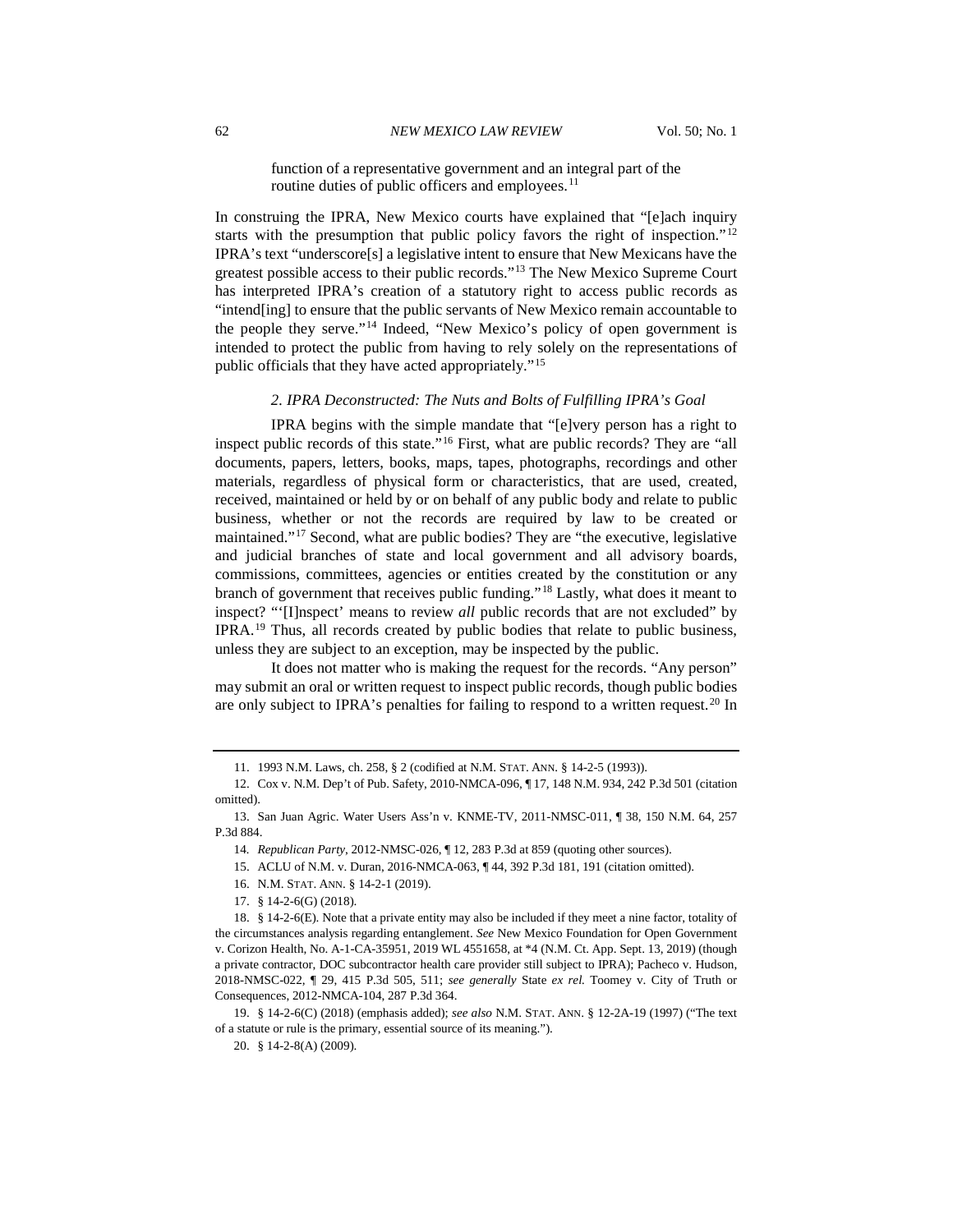making a request, the requester need not state a reason for wishing to inspect the records, and the public body may not require the requester to provide a reason.<sup>[21](#page-5-0)</sup> Indeed, a requester may request documents for no more reason than to verify that an agency both has the documents and is complying with IPRA in fully disclosing them.<sup>[22](#page-5-1)</sup>

#### a. Public Bodies' Duties Under IPRA

IPRA requires every public body to designate at least one custodian of records who is responsible for receiving and responding to requests and providing "reasonable opportunities" to inspect public records.<sup>[23](#page-5-2)</sup> The designated custodian bears the ultimate responsibility for complying with IPRA requests.<sup>[24](#page-5-3)</sup> IPRA demands not only the production of public records, but their timely production as well. A records custodian must "permit the inspection immediately or as soon as is practicable under the circumstances, but not later than fifteen days after receiving a written request[.]"<sup>[25](#page-5-4)</sup> If the custodian does not permit inspection within fifteen days, "[t]he person requesting the public records may pursue the remedies provided in [IPRA]."[26](#page-5-5) While the IPRA does not require an agency to create a document to have a document responsive to a request, it does require an agency create a writing to respond to a requester if the agency requires more time to respond to a request<sup>27</sup> and when an agency denies a request.<sup>[28](#page-5-7)</sup>

Custodians must ensure not only procedural but also substantive compliance with IPRA.<sup>[29](#page-5-8)</sup> On a substantive level, custodians are responsible for determining whether records in the public body's possession are subject to disclosure.<sup>[30](#page-5-9)</sup> Specifically, "[r]equested public records containing information that is exempt and nonexempt from disclosure shall be separated by the custodian prior to inspection, and the nonexempt information shall be made available for inspection."[31](#page-5-10) While separating exempt from not exempt matter may be burdensome in some cases, IPRA recognizes that it is "an essential function of a representative government and an integral part of the routine duties of public officers and employees" to provide access to public records.<sup>[32](#page-5-11)</sup> Thus, the burden is a requisite of the public body under the IPRA. This is analogous to a prejudicial evidence analysis in which all evidence is recognized to be prejudicial but it is only that evidence which is *unfairly*

- 24*. See* Pacheco v. Hudson, 2018-NMSC-022, ¶ 57, 415 P.3d 505, 516.
- <span id="page-5-5"></span><span id="page-5-4"></span><span id="page-5-3"></span>25. § 14-2-8(D) (2009).
- 26. § 14-2-11(A) (1993).
- <span id="page-5-6"></span>27*. See* § 14-2-10 (1993).
- <span id="page-5-7"></span>28. § 14-2-11(B) (1993).
- <span id="page-5-8"></span>29*. See* §§ 14-2-7 (2011), 14-2-9 (2013).
- 30. § 14-2-9(A).
- <span id="page-5-10"></span><span id="page-5-9"></span>31*. Id.*
- <span id="page-5-11"></span>32. § 14-2-5 (1993).

<span id="page-5-1"></span><span id="page-5-0"></span><sup>21.</sup> § 14-2-8(C).

<sup>22</sup>*. See* ACLU of N.M. v. Duran, 2016-NMCA-063, ¶ 52, 392 P.3d 181, 193.

<span id="page-5-2"></span><sup>23.</sup> § 14-2-7(C) (2011).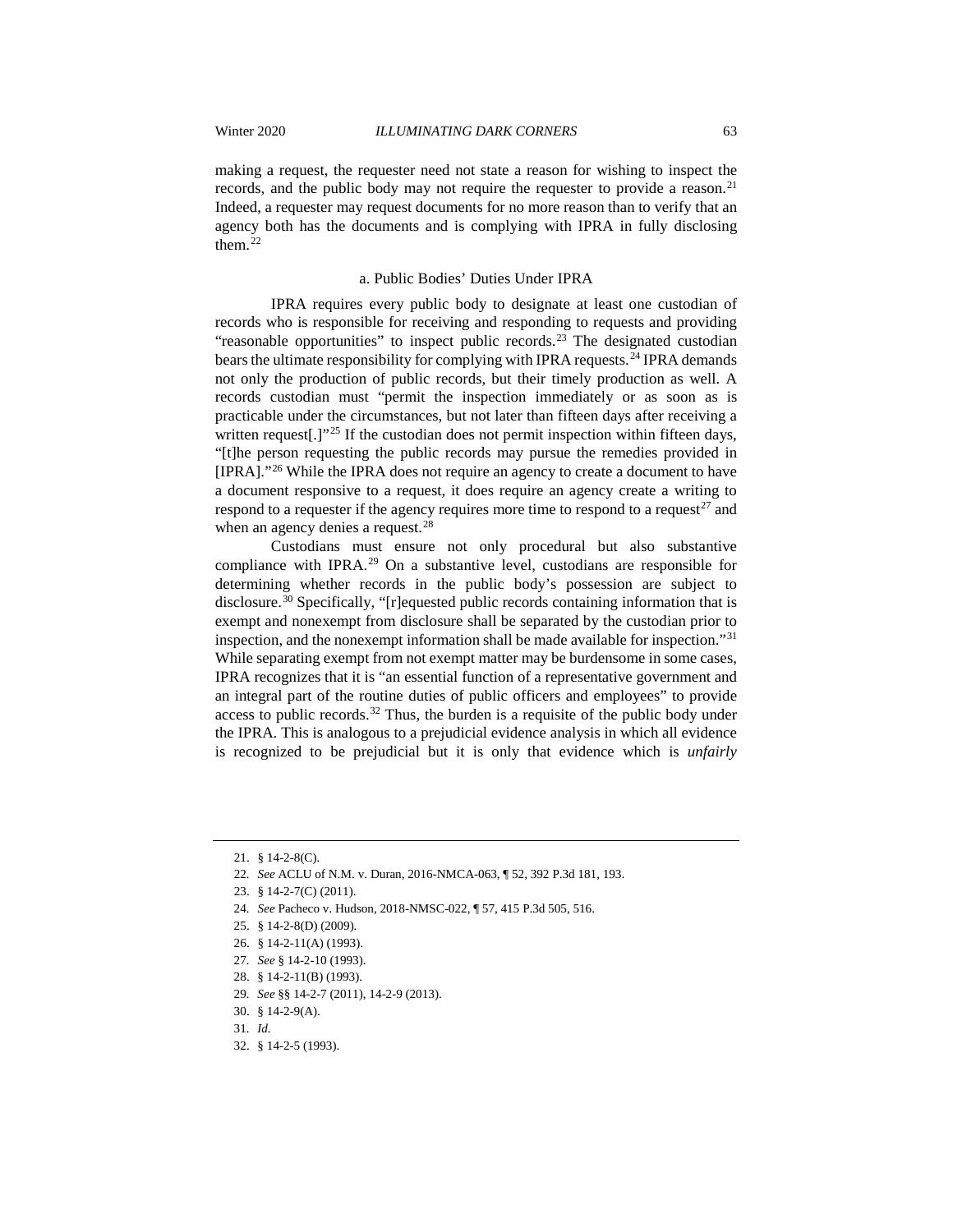prejudicial that, when weighed against its probative value, may be excluded.<sup>[33](#page-6-0)</sup> The Legislature has thus mandated that a records custodian undertake the process— however burdensome—of reviewing and sorting records as a duty of public office, <sup>[34](#page-6-1)</sup> and expressly provided a statutory procedure for responding to excessively burdensome requests.[35](#page-6-2)

#### b. Documents That Fall Under IPRA

Draft documents must generally be released under IPRA.<sup>[36](#page-6-3)</sup> A document that is merely "thought processes," such as a an offer of a contract, does not rise to the level of a public record.<sup>[37](#page-6-4)</sup> However, a draft letter or email string—maintained or held by or on behalf of a public entity—constitutes a public record that is subject to inspection.<sup>[38](#page-6-5)</sup> "[N]either the deliberative process privilege nor the rule of reason  $\dots$ is recognized in New Mexico."[39](#page-6-6) Therefore, withholding a draft letter or email on the ground of a deliberative process privilege violates IPRA.<sup>[40](#page-6-7)</sup> IPRA does except matters of opinion found in personnel files, but it does not except citizen complaints about government officials.<sup>[41](#page-6-8)</sup> Citizen complaints are also not "letters of reference," for which there is an exception.<sup>[42](#page-6-9)</sup> A jury list is a public record and the media is entitled to inspect and publish it.<sup>[43](#page-6-10)</sup> The State's public records consisting of doctor's opinions and other medical information in personnel files are excepted under the meaning of the IPRA statute.<sup>[44](#page-6-11)</sup> A public employee's privacy interests in his or her personal position regarding union representation requires protecting union

- 37. Sanchez v. Bd. of Regents of E. N.M. Univ., 1971-NMSC-065, ¶ 17, 82 N.M. 672, 486 P.2d 608.
- 38*. See Edenburn*, 2013-NMCA-045, ¶¶ 13, 26, 299 P.3d at 429, 432.
- 39*. Id.* ¶ 42, 299 P.3d at 436.
- 40*. Id.* ¶¶ 30–31, 299 P.3d at 433.

<span id="page-6-8"></span><span id="page-6-7"></span><span id="page-6-6"></span><span id="page-6-5"></span><span id="page-6-4"></span>41. Cox v. N.M. Dep't of Pub. Safety, 2010-NMCA-096, ¶ 19, 148 N.M. 934, 242 P.3d 501 ("[T]he citizen complaints at issue are not letters of reference as that term is contemplated by the statute and, therefore, they do not qualify for exclusion under this exception.").

<span id="page-6-9"></span>42*. Id.* ("The complaints were not solicited by DPS or the officer and were not intended to recommend the officer for employment or licensing. We determine that based on the plain language of the statute, the citizen complaints at issue are not letters of reference as that term is contemplated by the statute and, therefore, they do not qualify for exclusion under this exception.").

<span id="page-6-10"></span>43. State *ex rel.* N.M. Press Ass'n v. Kaufman, 1982-NMSC-060, ¶ 30, 98 N.M. 261, 648 P.2d 300 (citation omitted) ("Furthermore, since the names of the jurors were announced in open court and filed as a public record, the procedures failed the third prong of the test. Every citizen has a right to inspect public records, with certain well-defined exceptions. There is no question that the jury list is a public record and that the Media was entitled to inspect and publish it.").

<span id="page-6-11"></span>44. State *ex rel.* Newsome v. Alarid, 1977-NMSC-076, ¶ 10, 90 N.M. 790, 568 P.2d 1236 ("The intent of the Legislature to exempt doctors' opinions and other medical information in personnel files from disclosure is evident from an analysis of this statute, and the intent comports with common sense and reasoning as well as with good public policy.").

<span id="page-6-3"></span><span id="page-6-2"></span><span id="page-6-1"></span><span id="page-6-0"></span><sup>33</sup>*. Cf.* N.M. R. EVID. 11-403 (relevant and probative evidence excluded when "unfairly" prejudicial); State v. Hogervorst, 1977-NMCA-057, 90 N.M. 580, 566 P.2d 828, *cert. denied*, 90 N.M. 636, 567 P.2d 485 (Sup. Ct. N.M. June 24, 1977).

<sup>34.</sup> § 14-2-9(A).

<sup>35.</sup> § 14-2-10 (1993).

<sup>36.</sup> Edenburn v. N.M. Dep't of Health, 2013-NMCA-045, ¶ 23, 299 P.3d 424, 431.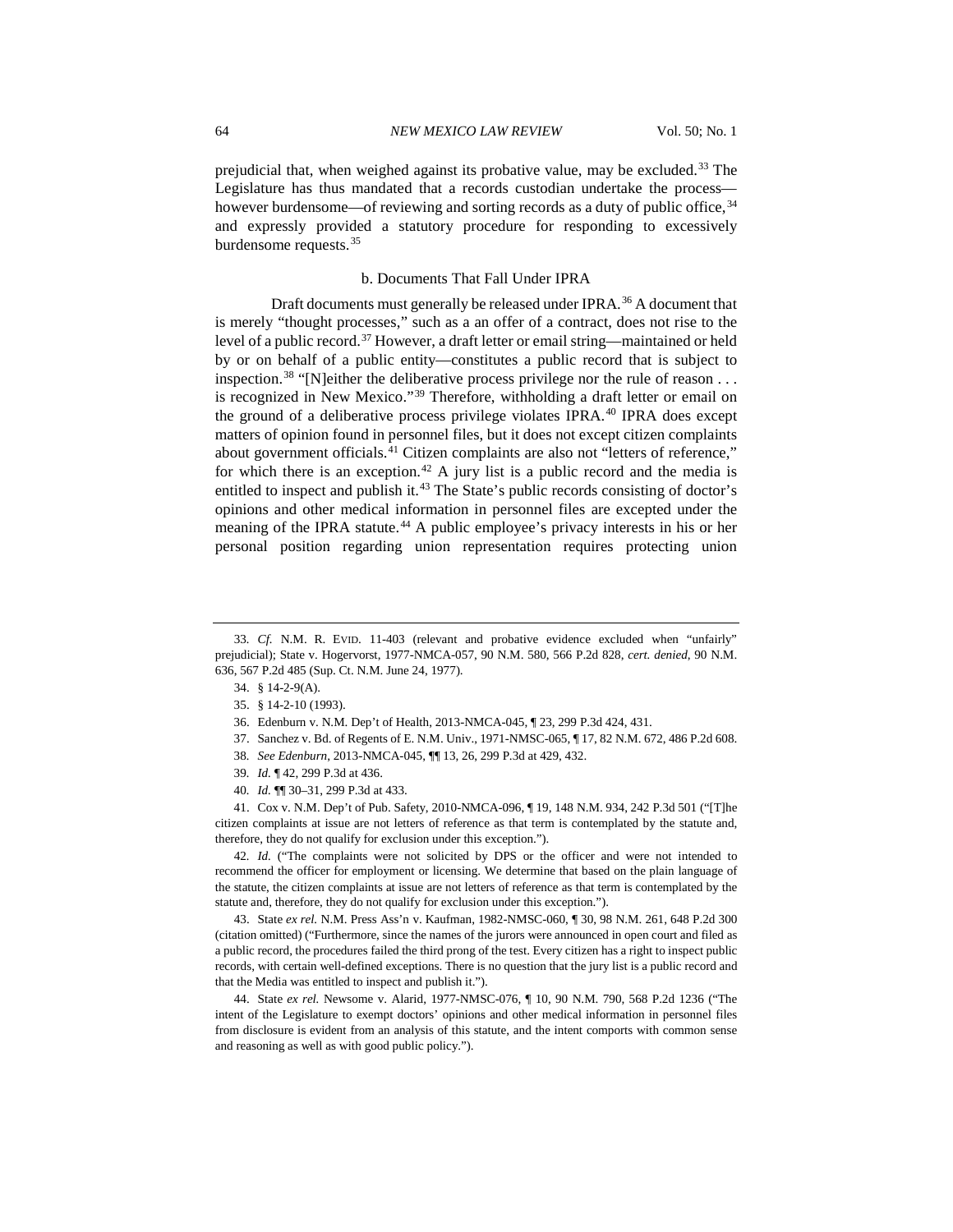representation petitions from public disclosure.[45](#page-7-0) Other laws may provide an exception a public body may use to withhold documents that would otherwise be responsive to an IPRA request, if the express language or intent of that law so indicates.[46](#page-7-1)

## **II. HOW IPRA IS ENFORCED: CIVIL ACTIONS AND DAMAGES**

IPRA grants authority to the attorney general and district attorneys to bring an action to enforce IPRA.<sup>[47](#page-7-2)</sup> IPRA also expressly allows a requester whose written request "has been denied" to bring an action to enforce IPRA.[48](#page-7-3) A request "has been denied" when a public entity does not respond to a written IPRA request within the deadlines contained within the statute, or fails to provide a timely writing explaining the denial of the request or any part thereof, $49$  or fails to produce all responsive records, whether through intentional or inadvertent withholding of responsive records.[50](#page-7-5) There is no requirement to exhaust administrative remedies before filing suit.<sup>[51](#page-7-6)</sup> IPRA empowers district courts to "issue a writ of mandamus or order an injunction or other appropriate remedy to enforce the provisions of [IPRA]."[52](#page-7-7)

If the requester's suit is successful, "[t]he court shall award damages, costs, and reasonable attorneys' fees."<sup>[53](#page-7-8)</sup> "Shall" is mandatory.<sup>[54](#page-7-9)</sup> This provision of IPRA has been described as a fee-shifting provision intended to place "the imposition of the cost of litigation on the party who unsuccessfully resists a statutorily-compelled, socially beneficial action."[55](#page-7-10) The provision is consonant with the understanding that IPRA is "intended to ensure that the public servants of New Mexico remain accountable to the people they serve."[56](#page-7-11) Moreover, it encourages compliance with IPRA and discourages abuse by shifting the obligation to pay the requester's fees to the public body that wrongfully withheld the requested records.<sup>[57](#page-7-12)</sup> An action to enforce IPRA cannot be rendered moot simply because the requester accepts belatedly produced records after a complaint and dispositive motions have been filed, as that approach would neutralize the Legislature's aim to create "private attorneys

<span id="page-7-9"></span><span id="page-7-8"></span><span id="page-7-7"></span><span id="page-7-6"></span><span id="page-7-5"></span><span id="page-7-4"></span>54*. See* N.M. STAT. ANN. § 12-2A-4 (1997) (providing that, under the Uniform Statute and Rule Construction Act, "shall" expresses an obligation or requirement).

55. Rio Grande Sun v. Jemez Mountains Pub. Sch. Dist., 2012-NMCA-091, ¶ 9, 287 P.3d 318, 320.

<span id="page-7-12"></span><span id="page-7-11"></span><span id="page-7-10"></span>56. Faber v. King, 2015-NMSC-015, ¶ 28, 348 P.3d 173, 180 (quoting San Juan Agric. Water Users Ass'n v. KNME-TV, 2011-NMSC-011, ¶ 16, 150 N.M. 64, 257 P.3d 884).

57*. See* ACLU of N.M. v. Duran, 2016-NMCA-063, ¶ 35, 392 P.3d 181, 190 (citations omitted).

<span id="page-7-0"></span><sup>45.</sup> City of Las Cruces v. Pub. Emp. Labor Relations Bd., 1996-NMSC-024, ¶ 11, 121 N.M. 688, 917 P.2d 451.

<span id="page-7-2"></span><span id="page-7-1"></span><sup>46</sup>*. Id.* ¶ 12, 917 P.2d at 455 ("We hold that Section 14-2-1(F), 'as otherwise provided by law,' incorporates Regulation 1.17, an administrative regulation that effectuates the Legislature's intent in enacting the Public Employee Bargaining Act: to protect the right of public employees to organize for collective bargaining purposes. Additionally, we hold that any benefit to the public from inspecting the representation petition would be significantly outweighed by the police officers' privacy interest.").

<span id="page-7-3"></span><sup>47.</sup> N.M. STAT. ANN. § 14-2-12(A)(1) (1993).

<sup>48.</sup> § 14-2-12(A)(2).

<sup>49.</sup> § 14-2-11 (1993).

<sup>50.</sup> Britton v. Office of the Att'y Gen., 2019-NMCA-002, ¶ 35, 433 P.3d 320, 333.

<sup>51.</sup> § 14-2-12(C).

<sup>52.</sup> § 14-2-12(B).

<sup>53.</sup> § 14-2-12(D).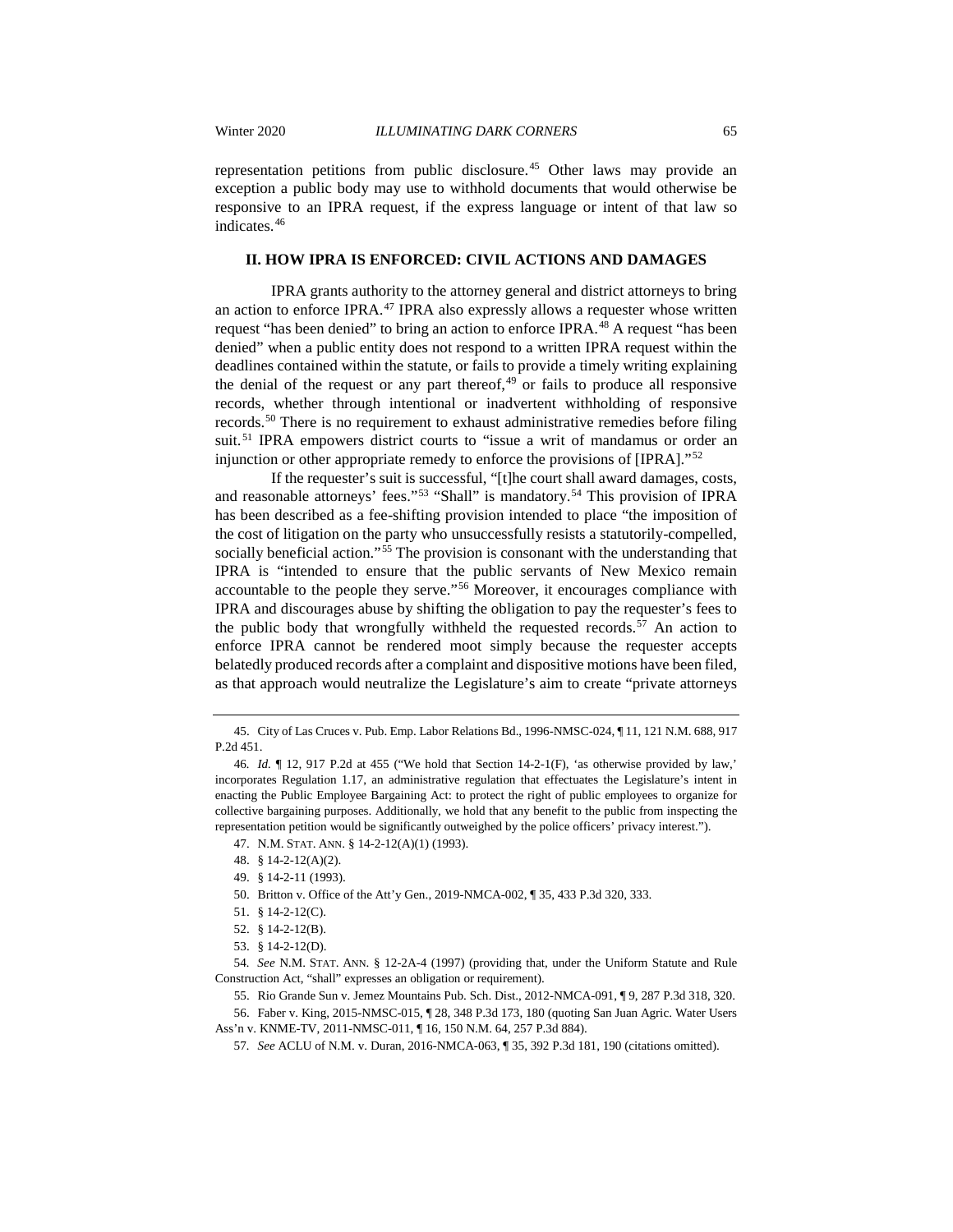general" incentivized to enforce all provisions of the Act.[58](#page-8-0) The disclosure issue under IPRA is one of public importance that is capable of repetition yet evading review.[59](#page-8-1) And, because an individual making a request under IPRA is inherently at a disadvantage when it comes to knowing what records an agency has, our courts have held that a citizen has the right to challenge whether an agency has truthfully identified the records it does have when that agency has claimed an exception under the Act.<sup>[60](#page-8-2)</sup> If the public body makes a denial based on exemptions, in good faith or not, that are later adjudicated to not have existed, damages, costs and reasonable attorney's fees are available.<sup>[61](#page-8-3)</sup>

IPRA additionally provides for the possibility of recovering statutory damages of up to one hundred dollars per day against a public body that fails to timely, and completely, respond to a request when the failure is determined by the district court to be "unreasonable."[62](#page-8-4) Considered a "penalty" against the public body for failing to comply with its obligations under IPRA, the main purpose served by IPRA's statutory damage provision is to deter inappropriate non-disclosure of requested records.[63](#page-8-5) The provision "create[s] a financial disincentive to failing to respond in a way that fulfills the public body's substantive obligation under IPRA,"[64](#page-8-6) i.e., its obligation to provide "the greatest possible information" to the public "regarding the affairs of government and the official acts of public officers and employees."[65](#page-8-7) The penalty evinces the Legislature's intent that public bodies follow both the language and intent of the law.<sup>[66](#page-8-8)</sup>

#### **A. IPRA's Exceptions**

The 1947 enactment provided a right to inspect *all* public records of the state and contained only two exceptions: one for records "pertaining to physical or mental examinations and medical treatment of persons confined to any institutions," and one for records exempt from disclosure "as otherwise provided by law."[67](#page-8-9) In 1973, the New Mexico Legislature added two additional exceptions to the general rule of access: (1) "letters of reference concerning employment, licensing or permit;"

65. § 14-2-5 (1993).

<span id="page-8-0"></span><sup>58</sup>*. See San Juan Water Users*, 2011-NMSC-011, ¶ 12, 150 N.M. 64, 257 P.3d 884 (citing OFFICE OF THE N.M. ATT'Y GEN., NEW MEXICO INSPECTION OF PUBLIC RECORDS ACT COMPLIANCE GUIDE 42 (2015).

<sup>59.</sup> Republican Party v. N.M. Taxation & Revenue Dep't, 2012-NMSC-026, ¶ 10, 283 P.3d 853, 858.

<sup>60</sup>*. See Duran*, 2016-NMCA-063, ¶ 44, 392 P.3d at 191.

<span id="page-8-3"></span><span id="page-8-2"></span><span id="page-8-1"></span><sup>61</sup>*. See* San Juan Agric. Water Users Ass'n v. KNME-TV, No. A-1-CA-35839, 2019 WL 2089540, at \*9–11 (N.M. Ct. App. Apr. 16, 2019).

<span id="page-8-8"></span><span id="page-8-7"></span><span id="page-8-6"></span><span id="page-8-5"></span><span id="page-8-4"></span><sup>62.</sup> N.M. STAT. ANN. § 14-2-11(C) (1993); *see* Britton v. Office of the Att'y Gen., 2019-NMCA-002, ¶ 35, 433 P.3d 320, 333.

<sup>63</sup>*. See Britton*, 2019-NMCA-002, ¶ 34, 433 P.3d at 333.

<sup>64</sup>*. Id.*

<sup>66</sup>*. See Britton*, 2019-NMCA-002, ¶ 33, 433 P.3d at 332.

<span id="page-8-9"></span><sup>67.</sup> 1947 N.M. Laws ch. 130, § 1 (as codified in N.M. STAT. ANN. § 71-5-1 (1953)).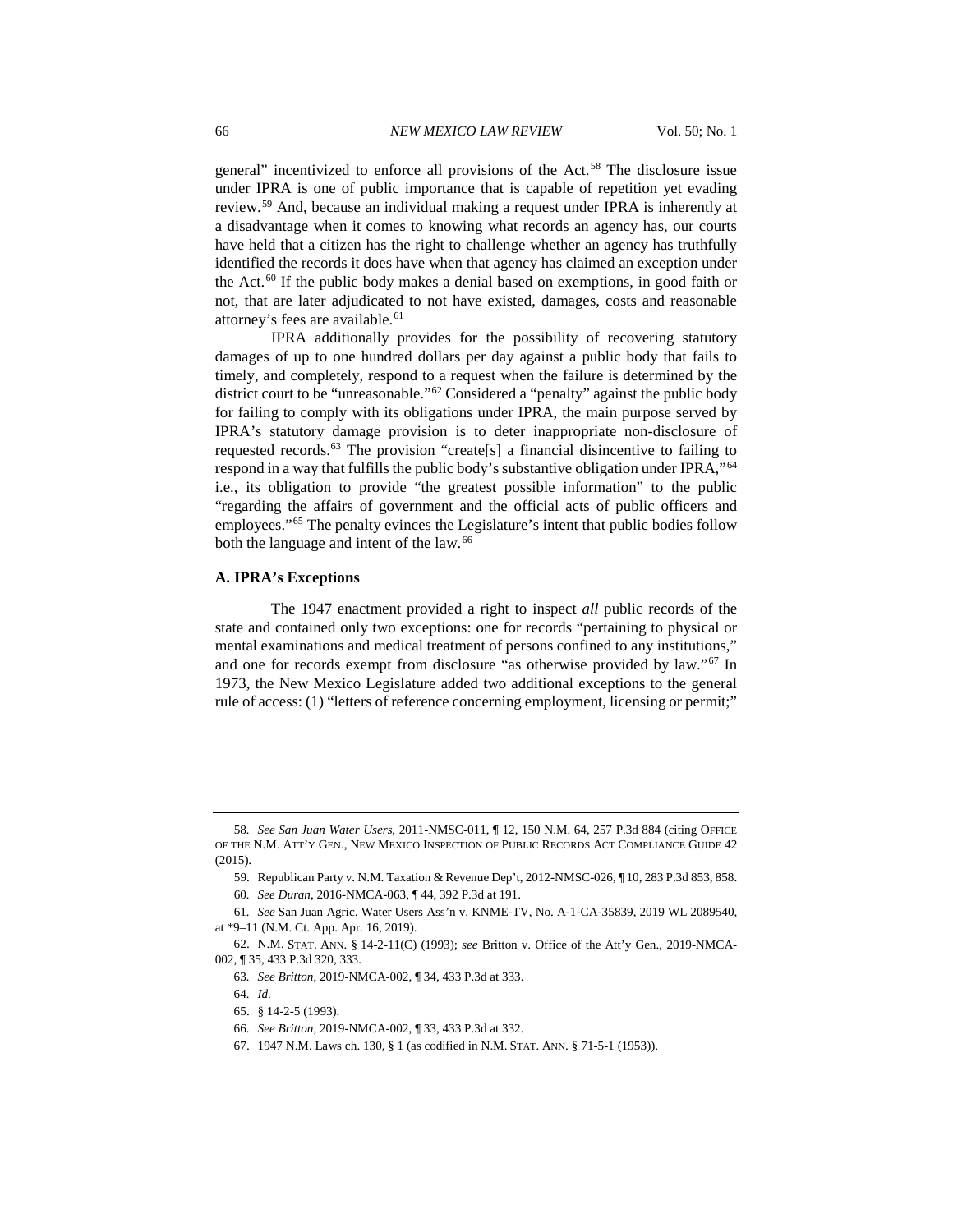and (2) "letters or memorandums which are matters of opinion in personnel files or students' cumulative files[.]"[68](#page-9-0)

In 1977, the New Mexico Supreme Court was presented with a challenge under IPRA from a student reporter against his university seeking personnel records to which an exception to IPRA applied to some documents, but not others.<sup>[69](#page-9-1)</sup> The *Newsome* court concluded that existing exemptions to disclosure were insufficient and adopted an "implied rule of reason" to balance the public's interest in disclosure against privacy interests.[70](#page-9-2) In the same opinion, the court called on the Legislature to abrogate the newly formulated, judge-made rule by amending the statute to delineate "what records are subject to public inspection and those that should be kept confidential in the public interest."[71](#page-9-3)

The Legislature took up *Newsome's* call and amended the exemptions to IPRA.[72](#page-9-4) Consequently, courts may no longer apply the "rule of reason" and are instead to "restrict their analysis to whether disclosure under IPRA may be withheld because of a specific exception contained within IPRA, or statutory or regulatory exceptions, or privileges adopted by this Court or grounded in the constitution,"<sup>[73](#page-9-5)</sup> and the absence in the law of an enumerated exemption to public access may not be read as an oversight to be corrected by the courts.[74](#page-9-6) The Legislature in so amending IPRA over the years has adjusted the balance between privacy and public access as it saw fit, taking back that responsibility from the courts. The IPRA currently lists eight narrowly<sup>[75](#page-9-7)</sup> codified exceptions to the mandate that "[e]very person has a right to inspect public records of this state  $1$ <sup>76</sup>: 1) records of treatment of confined persons, 2) letters of reference, 3) opinion documents in personnel or student files, 4) law enforcement records, 5) records covered by the Confidential Materials Act, 6) specifically protected records, 7) records comprising tactical response plans or procedures that could be used to facilitate the planning or execution of a terrorist attack, and 8) other records provided for by the New Mexico Constitution, statutes, or rules.[77](#page-9-9) The Legislature clearly carved out areas that either touched on personal opinion or sensitive information, and information where that body felt that the detrimental effects of its disclosure outweighed the public policy of transparency and accountability. Exceptions should always be construed narrowly to give the broadest

<span id="page-9-1"></span><span id="page-9-0"></span><sup>68.</sup> 1973 N.M. Laws, ch. 271, § 1; *see* State *ex rel.* Newsome v. Alarid, 1977-NMSC-076, ¶ 8, 90 N.M. 790, 568 P.2d 1236, *superseded by statute*, 1981 N.M. Laws, ch. 47, § 3, *as recognized in*  Republican Party v. N.M. Taxation & Revenue Dep't, 2012-NMSC-026, ¶ 16, 283 P.3d 853, 860.

<sup>69</sup>*. Newsome*, 1977-NMSC-076, ¶ 1, 568 P.2d at 1239–40.

<sup>70</sup>*. Id.* ¶¶ 28, 33, 37, 568 P.2d at 1243, 1244.

<sup>71</sup>*. See id.* ¶ 33, 568 P.2d at 1243.

<span id="page-9-4"></span><span id="page-9-3"></span><span id="page-9-2"></span><sup>72</sup>*. See* 1981 N.M. Laws, ch. 47, § 3; 1993 N.M. Laws, ch. 260, § 1; 1998 N.M. Laws, ch. 3, § 1; 1999 N.M. Laws, ch. 158, § 1; 2003 N.M. Laws, ch. 288, § 1; 2005 N.M. Laws, ch. 126, § 1; 2011 N.M. Laws, ch. 134, § 2.

<sup>73</sup>*. Republican Party*, 2012-NMSC-026, ¶ 16, 283 P.3d at 860.

<sup>74</sup>*. See id.* ¶¶ 51–52, 283 P.3d at 870–71.

<span id="page-9-9"></span><span id="page-9-8"></span><span id="page-9-7"></span><span id="page-9-6"></span><span id="page-9-5"></span><sup>75</sup>*. See* Cox v. N.M. Dep't of Pub. Safety, 2010-NMCA-096, ¶ 7, 148 N.M. 934, 242 P.3d 501 ("IPRA itself contains twelve narrow statutory exceptions enumerated in Section 14-2-1(A).").

<sup>76</sup>*. See* N.M. STAT. ANN. § 14-2-1 (2019).

<sup>77</sup>*. See* § 14-2-1(A)-(H).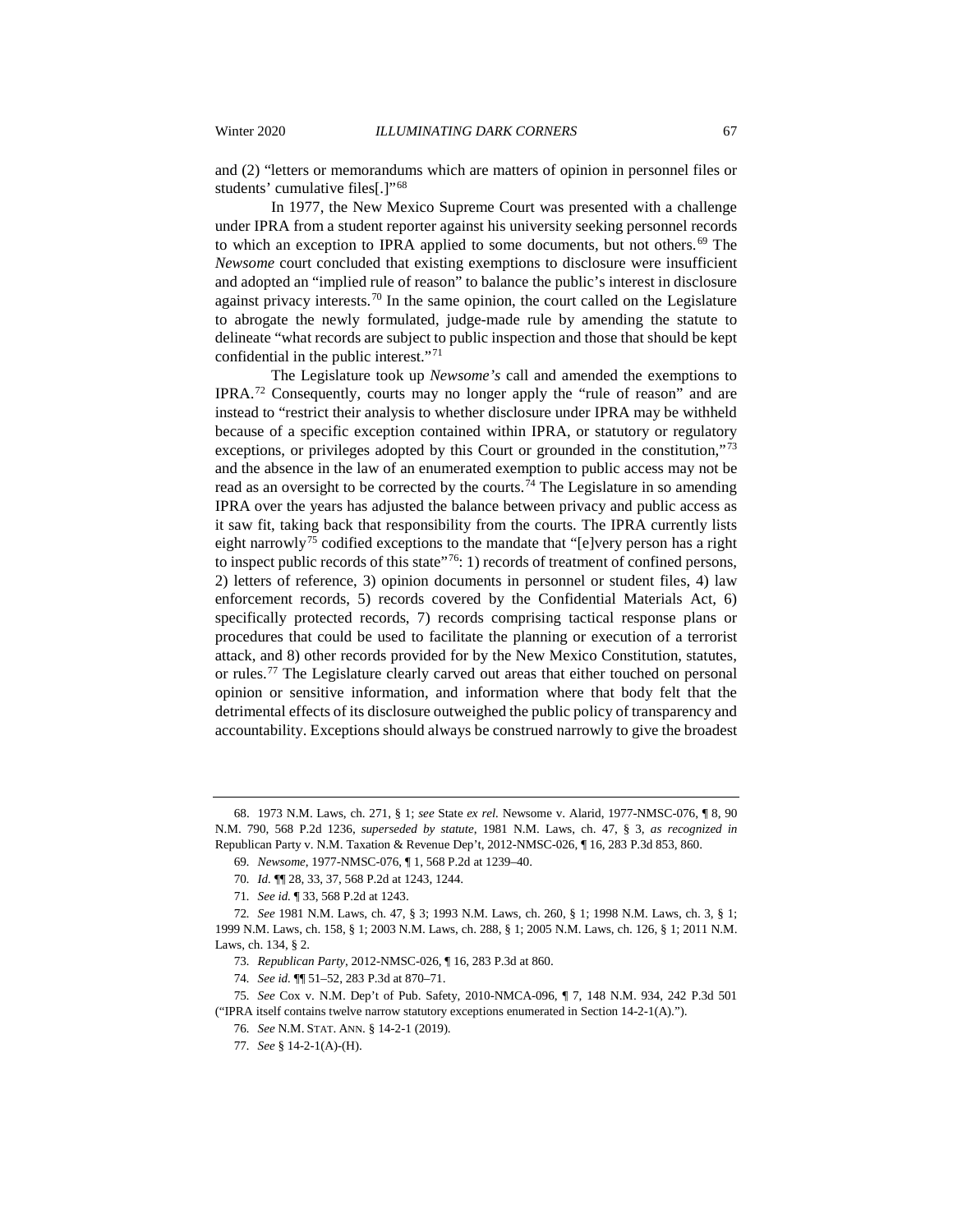possible meaning to the general statute.[78](#page-10-0) These exceptions are few, narrow, and, unless provided for elsewhere in New Mexico law, leave little room for any public body to withhold records that fall under IPRA.

#### *1. IPRA's Law Enforcement Exception, Specifically*

Despite the *Newsome* court's call to the Legislature to undo its "implied rule of reason" test, it was not until the 1993 enactment that the Legislature included an exception for law enforcement records.[79](#page-10-1) Since 1993, IPRA has excepted from inspection

> law enforcement records that reveal confidential sources, methods, information or individuals accused but not charged with a crime. Law enforcement records include evidence in any form received or compiled in connection with a criminal investigation or prosecution by a law enforcement or prosecuting agency, including inactive matters or closed investigations to the extent that they contain the information listed [in this paragraph].<sup>[80](#page-10-2)</sup>

Though the plain language "broadly defines" what is considered a law enforcement record, the exception expressly limits what law enforcement records may be claimed as exempt from inspection under IPRA to only those "that reveal confidential sources, methods, or information or individuals accused but not charged with a crime."[81](#page-10-3) Law enforcement records that do not fall into one of the four enumerated categories of exempt information plainly are not exempt from inspection.[82](#page-10-4)

The law enforcement records exception was amended and clarified in 2019. Effective July 1, 2019, the IPRA exempts from inspection:

> portions of law enforcement records that reveal: (1) confidential sources, methods or information; or (2) before charges are filed, names, address, contact information, or protected personal identifier information . . . of individuals who are: (a) accused but not charged with a crime; or (b) victims of or non-law-enforcement witness to [specified] alleged crime[s].<sup>[83](#page-10-5)</sup>

The legislature also made changes in the definition of law enforcement records, deleting the word "paragraph" and replacing it with: "subsection; provided that the

<span id="page-10-0"></span><sup>78.</sup> Regents of Univ. of N.M. v. N.M. Fed'n of Teachers, 1998-NMSC-020, ¶ 27, 125 N.M. 401, 962 P.2d 1236 ("[S]trict or narrow construction is usually applied to exceptions to the general operation of a law.").

<sup>79.</sup> 1993 N.M. Laws, ch. 260, § 1.

<sup>80</sup>*. See id.*

<span id="page-10-3"></span><span id="page-10-2"></span><span id="page-10-1"></span><sup>81</sup>*. See* Noll v. N.M. Dep't of Pub. Safety, No. A-1-CA-35981, 2019 WL 1615040, at \*4 (N.M. Ct. App. Mar. 19, 2019).

<span id="page-10-5"></span><span id="page-10-4"></span><sup>82</sup>*. See* Republican Party v. Dep't of Taxation & Revenue, 2012-NMSC-026, ¶ 16, 283 P.3d 853, 860.

<sup>83.</sup> 2019 N.M. Laws, Ch. 27, §1 (codified at N.M. STAT. ANN. § 14-2-1 (2019)).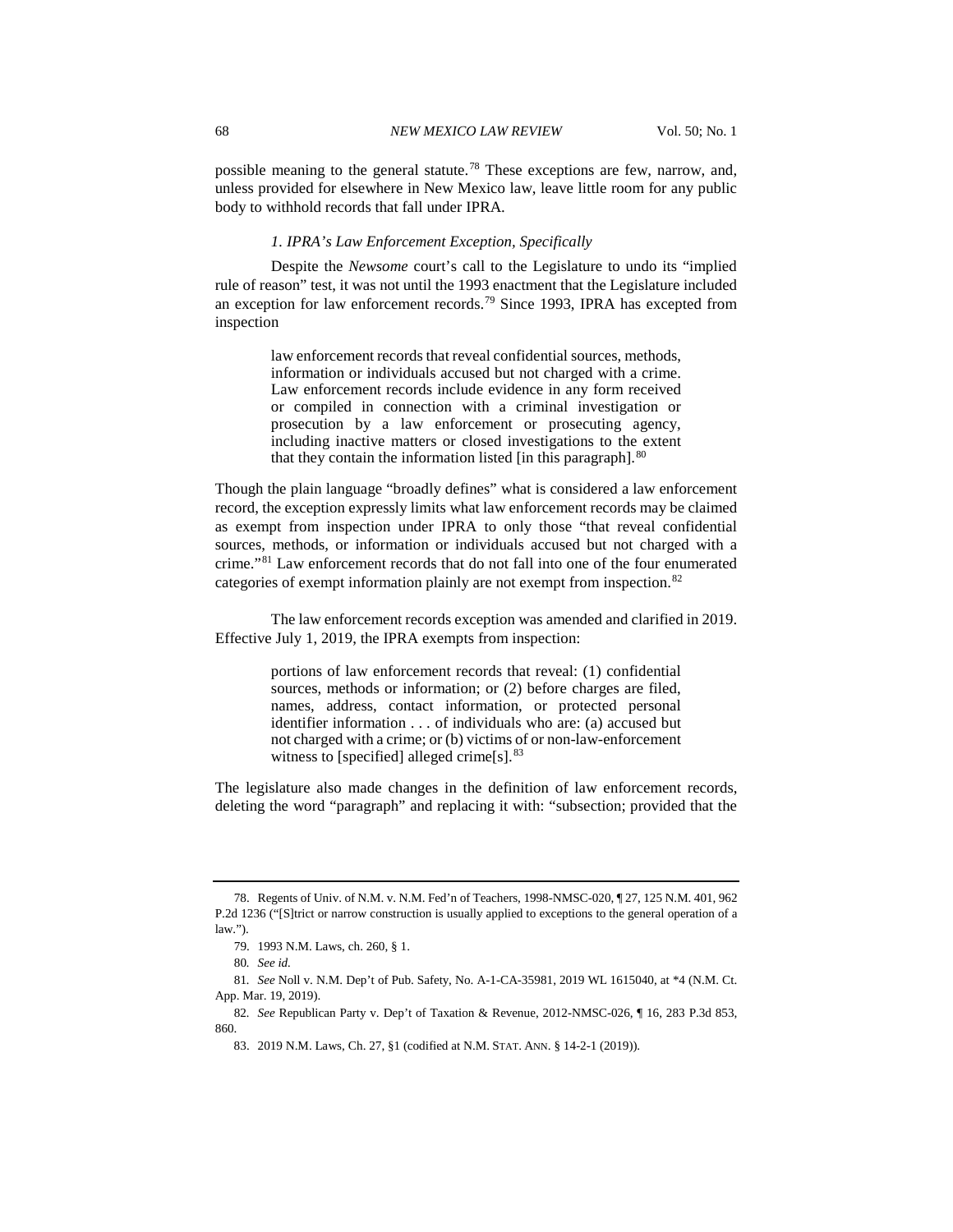presence of such information on a law enforcement record does not exempt the record from inspection."[84](#page-11-0)

There are two notable changes to the exception. First, the Legislature's addition of the words "portions of"<sup>[85](#page-11-1)</sup> to begin the exception is significant in that it reveals that the Legislature intends for the law enforcement records exception to be construed narrowly, not broadly. [86](#page-11-2) This construction of the Legislature's intent is further reinforced by the second notable addition: the Legislature's pronouncement that "that the presence of [exempt] information on a law enforcement record does not exempt the record from inspection."[87](#page-11-3) In other words, public bodies may not withhold an entire record—much less entire investigation files—simply because the record contains information that may be exempt from inspection. Only those "portions of" the record that fall within an exception may be withheld, and then only through the procedures specifically prescribed by IPRA.[88](#page-11-4)

# *2. Procedures for Denying Requests and Withholding Documents Under An Exception*

IPRA prescribes specific procedures with which a custodian must comply in order to withhold public records from inspection based on a claimed exemption and still be considered "in compliance" with IPRA.<sup>[89](#page-11-5)</sup> A custodian must separate "information that is exempt and nonexempt from disclosure" and must timely make all nonexempt information available for inspection.<sup>[90](#page-11-6)</sup> Implicit in this requirement is a threshold obligation to first identify in good faith all records that are responsive to the request. If a request or any portion thereof is denied by the custodian, the custodian must "provide the requester with a written explanation of the denial" within the applicable time period established by  $IPRA<sup>91</sup>$  $IPRA<sup>91</sup>$  $IPRA<sup>91</sup>$  At a minimum, the written explanation must include a description of the records sought and must identify by name and title or position the person or persons "responsible for the denial[.]"<sup>[92](#page-11-8)</sup> As noted by the New Mexico Court of Appeals, "[d]enials are valuable informationgathering tools."[93](#page-11-9) As such, and because IPRA's goal is to provide "the greatest possible information" to the public, <sup>[94](#page-11-10)</sup> written denials are an integral and substantive

<sup>84.</sup> S.B. 118, 54th Leg., Reg. Sess. (N.M. 2019).

<sup>85</sup>*. Id.*

<span id="page-11-2"></span><span id="page-11-1"></span><span id="page-11-0"></span><sup>86.</sup> 2019 N.M. Laws, ch. 27, § 1 (adding "portions" to the beginning of the exception); N.M. LEGIS. FIN. COMM., FISCAL IMPACT REPORT OF S.B. 118, 54th Leg., Reg. Sess., at 2 (2019) [hereinafter S.B. 118 FISCAL IMPACT REPORT] ("[T]he law enforcement records exception applies to portions of . . . records . . . [and] the presence of information covered by the exception does not exempt the record from inspection."); *see* N.M. STAT. ANN. § 12-2A-18 (1997) ("A statute or rule is construed, if possible, to: . . . give effect to its entire text; and avoid an unconstitutional, absurd or unachievable result.").

<sup>87.</sup> S.B. 118 FISCAL IMPACT REPORT, *supra* note 86, at 2.

<span id="page-11-8"></span><span id="page-11-7"></span><span id="page-11-6"></span><span id="page-11-5"></span><span id="page-11-4"></span><span id="page-11-3"></span><sup>88</sup>*. See* N.M. STAT. ANN. §§ 14-2-9(A) (2013), 14-2-11(B) (1993); Noll v. N.M. Dep't of Pub. Safety, No. A-1-CA-35981, 2019 WL 1615040, at \*3 (N.M. Ct. App. Mar. 19, 2019).

<sup>89.</sup> Faber v. King, 2015-NMSC-015, ¶ 30, 348 P.3d 173, 181.

<sup>90.</sup> § 14-2-9(A).

<sup>91.</sup> § 14-2-11(B).

<span id="page-11-9"></span><sup>92.</sup> § 14-2-11(B)(1), (2).

<sup>93.</sup> ACLU of N.M. v. Duran, 2016-NMCA-063, ¶ 38, 392 P.3d 181, 190.

<span id="page-11-10"></span><sup>94.</sup> § 14-2-5 (1993).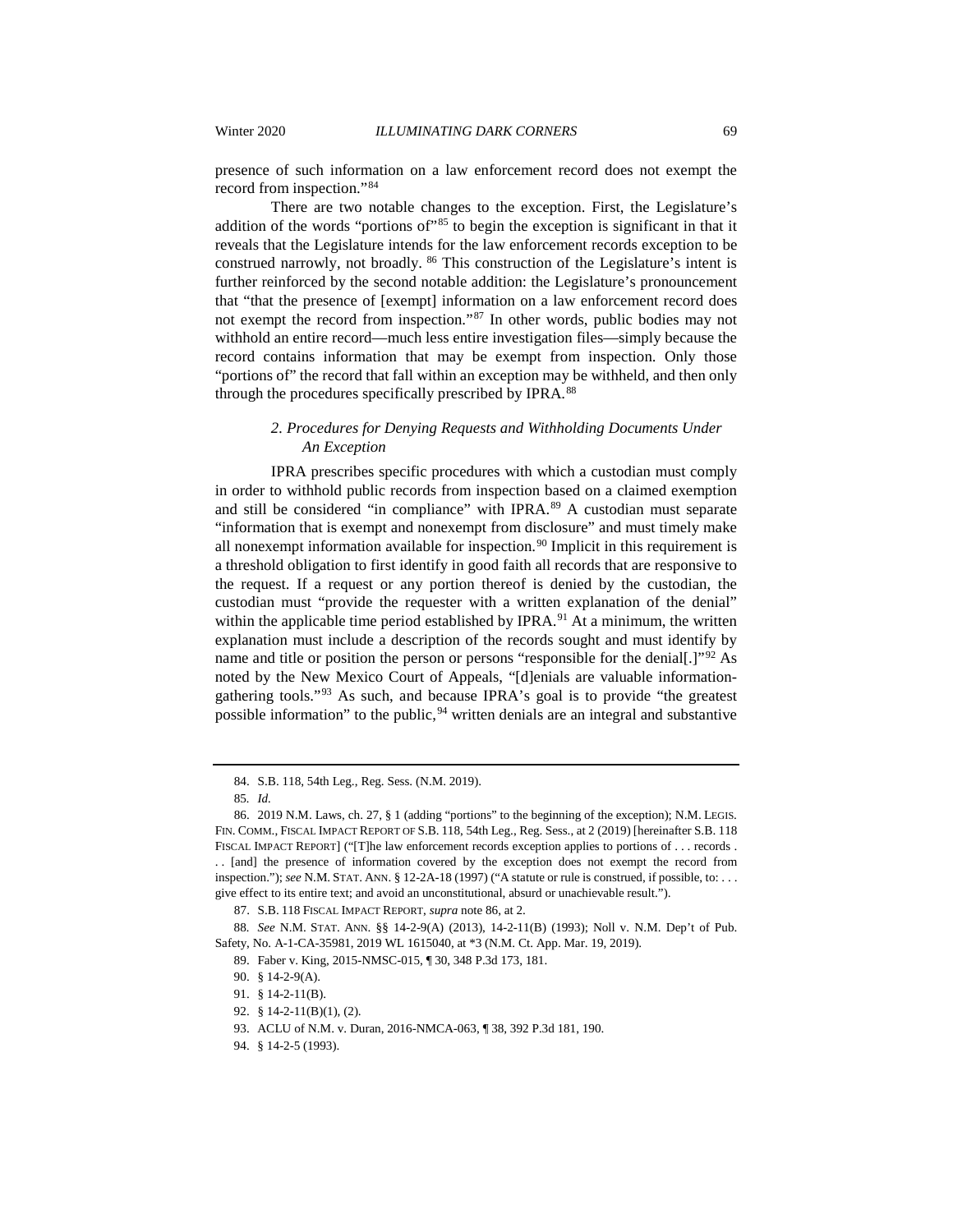part of responding to any IPRA request.<sup>[95](#page-12-0)</sup> Much as providing a "perfunctory 'response'" to an IPRA request is "not a response at all,"[96](#page-12-1) providing a perfunctory written denial that fails to provide "the greatest possible information" about the basis for the denial is equally noncompliant with the intent of IPRA. "The expectation established by IPRA is that records custodians will *diligently* undertake their responsibility to process and fully respond to requests, including determining what public records are responsive to the request and what records or portions thereof may be exempt from disclosure . . . . "[97](#page-12-2)"

Consonant with the purpose and structure of IPRA, the burden is on the custodian to demonstrate both that he or she has followed the procedures for separating exempt and nonexempt information,<sup>[98](#page-12-3)</sup> and that there exists a valid reason for nondisclosure.<sup>[99](#page-12-4)</sup> Initially, the custodian must demonstrate that he or she has undertaken his or her statutory duty to conduct a document-by-document review of the records that are responsive to a request.<sup>[100](#page-12-5)</sup> Failure to demonstrate compliance with that threshold obligation may, on its own, subject the custodian to liability under IPRA.[101](#page-12-6) Upon diligently undertaking a document-by-document review, the custodian must then be able to articulate the basis upon which records are being withheld from inspection, i.e., what basis exists for claiming records to be exempt.<sup>[102](#page-12-7)</sup>

Notably, there is no provision in IPRA authorizing an agency to make a temporary denial of a public records request. In fact, such a response makes the request "deemed denied."[103](#page-12-8) IPRA also does not allow for incomplete or less than full response to requests.<sup>[104](#page-12-9)</sup> And there is no provision in IPRA that allows an agency to make a preliminary and blanket denial for records in its possession. Instead, the statute requires that an agency undertake an analysis of the documents requested and determine what information, not documents or files, shall and must be produced.<sup>[105](#page-12-10)</sup> "Requested public records containing information that is exempt and nonexempt from disclosure shall be separated by the custodian prior to inspection, and the

<span id="page-12-1"></span><span id="page-12-0"></span><sup>95</sup>*. See ACLU*, 2016-NMCA-063, ¶ 38, 392 P.3d at 190; Britton v. Office of the Att'y Gen., 2019- NMCA-002, ¶ 30, 433 P.3d 320, 331–32.

<sup>96</sup>*. Britton*, 2019-NMCA-002, ¶ 41, 433 P.3d at 335.

<sup>97</sup>*. Id.* ¶ 31, 433 P.3d at 332 (emphasis added).

<span id="page-12-3"></span><span id="page-12-2"></span><sup>98</sup>*. See id.*; Noll v. N.M. Dep't of Pub. Safety, No. A-1-CA-35981, 2019 WL 1615040, at \*5 (N.M. Ct. App. Mar. 19, 2019).

<span id="page-12-4"></span><sup>99</sup>*. See* City of Farmington v. Daily Times, 2009-NMCA-057, ¶ 14, 146 N.M. 349, 210 P.3d 246 ("The burden is upon the custodian to justify why the records sought to be examined should not be furnished."), *overruled by* Republican Party v. N.M. Taxation & Revenue Dep't, 2012-NMSC-026, 283 P.3d 853.

<sup>100</sup>*. See Noll*, 2019 WL 1615040, at \*5.

<sup>101</sup>*. See id.* at \*5–6.

<span id="page-12-7"></span><span id="page-12-6"></span><span id="page-12-5"></span><sup>102</sup>*. See* State *ex rel.* Newsome v. Alarid, 1977-NMSC-076, ¶ 35, 90 N.M. 790, 568 P.2d 1236 ("The burden is upon the custodian to justify why the records sought to be examined should not be furnished."), *superseded by statute*, 1981 N.M. Laws, ch. 47, § 3, *as recognized in* Republican Party v. N.M. Taxation & Revenue Dep't, 2012-NMSC-026, ¶ 16, 283 P.3d 853, 860).

<sup>103.</sup> N.M. STAT. ANN. § 14-2-11(A) (1993).

<sup>104.</sup> Britton v. Office of the Att'y Gen., 2019-NMCA-002, ¶ 31, 433 P.3d 320, 332.

<span id="page-12-10"></span><span id="page-12-9"></span><span id="page-12-8"></span><sup>105</sup>*. See* § 14-2-9(A) (2013); *see also* Jones v. Albuquerque Police Dep't, No. A-1-CA-35120, 2018 WL 3000216, at \*5 (N.M. Ct. App. May 10, 2018) (Vargas, J., dissenting), *cert. granted* S-1-SC-37094 (N.M. Sup. Ct. July 23, 2018).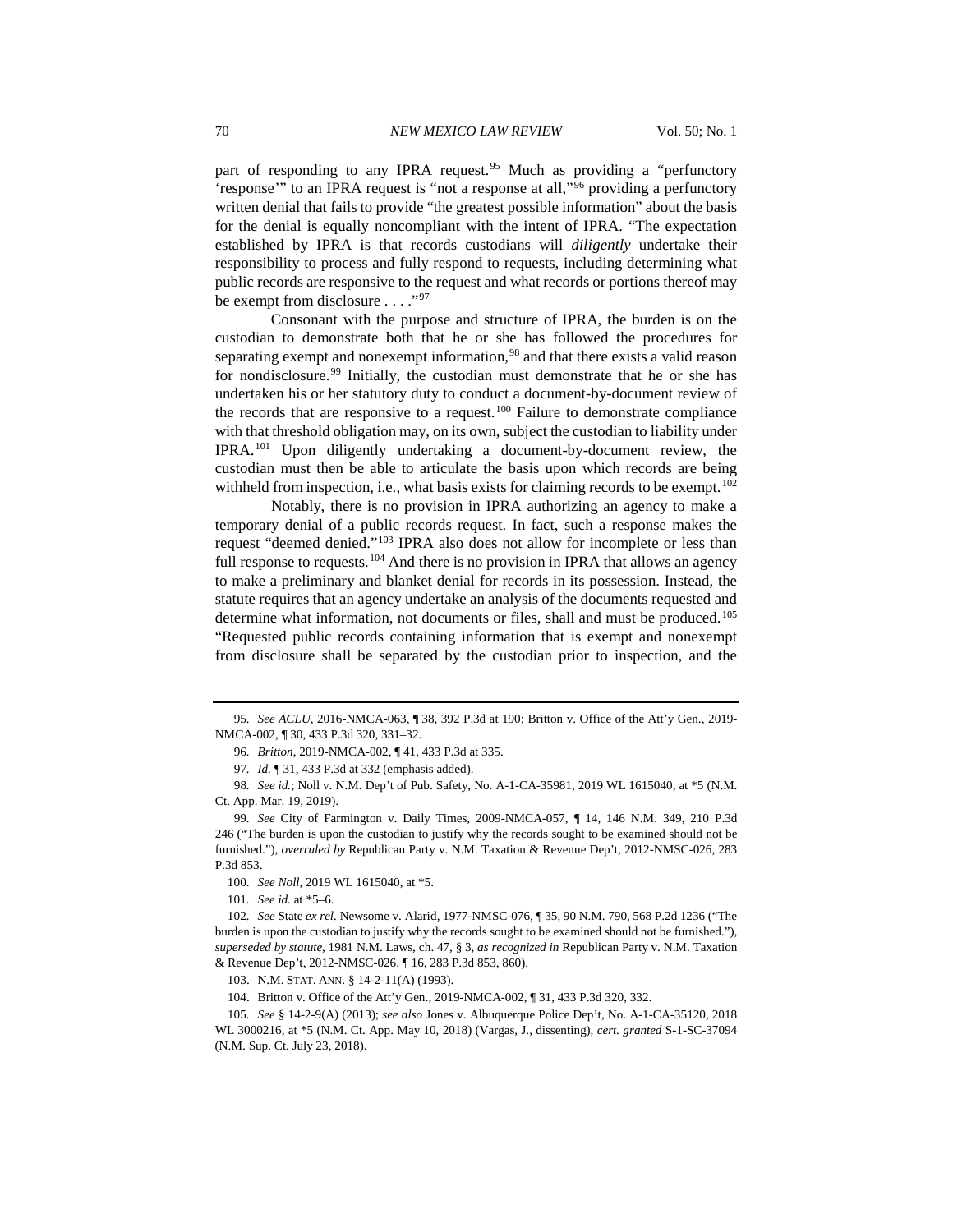nonexempt information shall be made available for inspection."[106](#page-13-0) The legislative intent is that even the presence of information that may fall under an exception does not itself make the sought-after record exempt from disclosure.<sup>[107](#page-13-1)</sup>

The exceptions are not merely formulaic, and how an agency labels or designates a record is also immaterial to whether it is exempt from inspection under IPRA.[108](#page-13-2) What matters is not *where* the public record is located—e.g., in a particular type of file, such as a personnel file or an investigation file—but rather the nature of the record that determines whether the record is exempt from inspection.[109](#page-13-3) In considering a case where the New Mexico Department of Public Safety ("DPS") denied a request to inspect citizen complaints by claiming that they fell under the "matters of opinion in personnel files" exception,<sup>[110](#page-13-4)</sup> the New Mexico Court of Appeals explained that "[t]o hold that any matter of opinion could be placed in a personnel file, and thereby avoid disclosure under IPRA, would violate the broad mandate of disclosure embodied in the statute."<sup>[111](#page-13-5)</sup>

# **III. BLANKET DENIALS BY LAW ENFORCEMENT AGENCIES VIOLATE IPRA**

In direct contravention of IPRA's plain language and case law interpreting it, New Mexico law enforcement agencies, and DPS in particular, have taken the position that the "law enforcement records" exception can be broadly read to support blanket denials of IPRA requests due to an "on-going investigation."[112](#page-13-6) In particular, requests for records in officer-involved shootings are routinely met with blanket denials by these public bodies in clear violation of the procedural and substantive mandates of IPRA.<sup>[113](#page-13-7)</sup> Cases regarding officer-involved shootings are not going away anytime soon, as New Mexico led the nation in 2018 in the rate of fatal shootings by

<sup>106.</sup> § 14-2-9(A).

<sup>107.</sup> S.B. 118 FISCAL IMPACT REPORT, *supra* note 86, at 2.

<span id="page-13-3"></span><span id="page-13-2"></span><span id="page-13-1"></span><span id="page-13-0"></span><sup>108.</sup> Edenburn v. N.M. Dep't of Health, 2013-NMCA-045, ¶ 23, 299 P.3d 424, 431 ("[A] document's designation as a 'non-record' for the purposes of the Public Records Act has no impact on its status as a public record under IPRA.").

<sup>109.</sup> Cox v. N.M. Dep't of Pub. Safety, 2010-NMCA-096, ¶ 21, 148 N.M. 934, 242 P.3d 501.

<sup>110.</sup> N.M. STAT. ANN. §14-2-1(C) (2019).

<sup>111</sup>*. Cox*, 2010-NMCA-096, ¶ 21, 242 P.3d at 506.

<span id="page-13-6"></span><span id="page-13-5"></span><span id="page-13-4"></span><sup>112</sup>*. See, e.g.*, Noll v. N.M. Dep't of Pub. Safety, No. A-1-CA-35981, 2019 WL 1615040, at \*5 (N.M. Ct. App. Mar. 19, 2019); Jones v. City of Albuquerque Police Dep't, No. A-1-CA-35120, 2018 WL 3000216, at \*1 (N.M. Ct. App. May 10, 2018) *cert. granted* S-1-SC-37094 (N.M. Sup. Ct. July 23, 2018); Findings of Fact, Conclusions of Law, and Final Decree at 7, Anchondo v. N.M. Dep't of Public Safety, D-101-CV-2018-00661 (N.M. 1st Jud. Dist. Ct. Sept. 12, 2019) (finding "willful failure" by DPS to produce records despite invocation of exception for ongoing criminal investigation); Order on Motion to Compel Defendant New Mexico Department of Public Safety's Responses at 3, Rio Grande Sun v N.M. Dep't of Public Safety, D-117-CV-2017-00245 (N.M. 1st Jud. Dist. Ct. May 7, 2019); Stipulated Order Permitting *In Camera* Review, Adams *ex rel.* Bailon v. N.M Dep't of Pub. Safety, D-101-CV-2018-01508 (N.M. 1st Jud. Dist. Ct. Feb. 5, 2019) (DPS's claim of IPRA exception denied); Response to Plaintiff's Motion for an Index and for Summary Judgment at 2, Sanchez *ex rel.* Sanchez v. N.M Dep't of Pub. Safety, D-101-CV-2018-01510 (N.M. 1st Jud. Dist. Ct. Jan. 22, 2019) (asserting IPRA exemption for "ongoing criminal investigation"); Duran v. Dep't of Pub. Safety, D-101-CV-2018-00450 (N.M. 1st Jud. Dist. Ct.).

<span id="page-13-7"></span><sup>113</sup>*. See, e.g.*, *Jones*, 2018 WL 3000216, at \*1.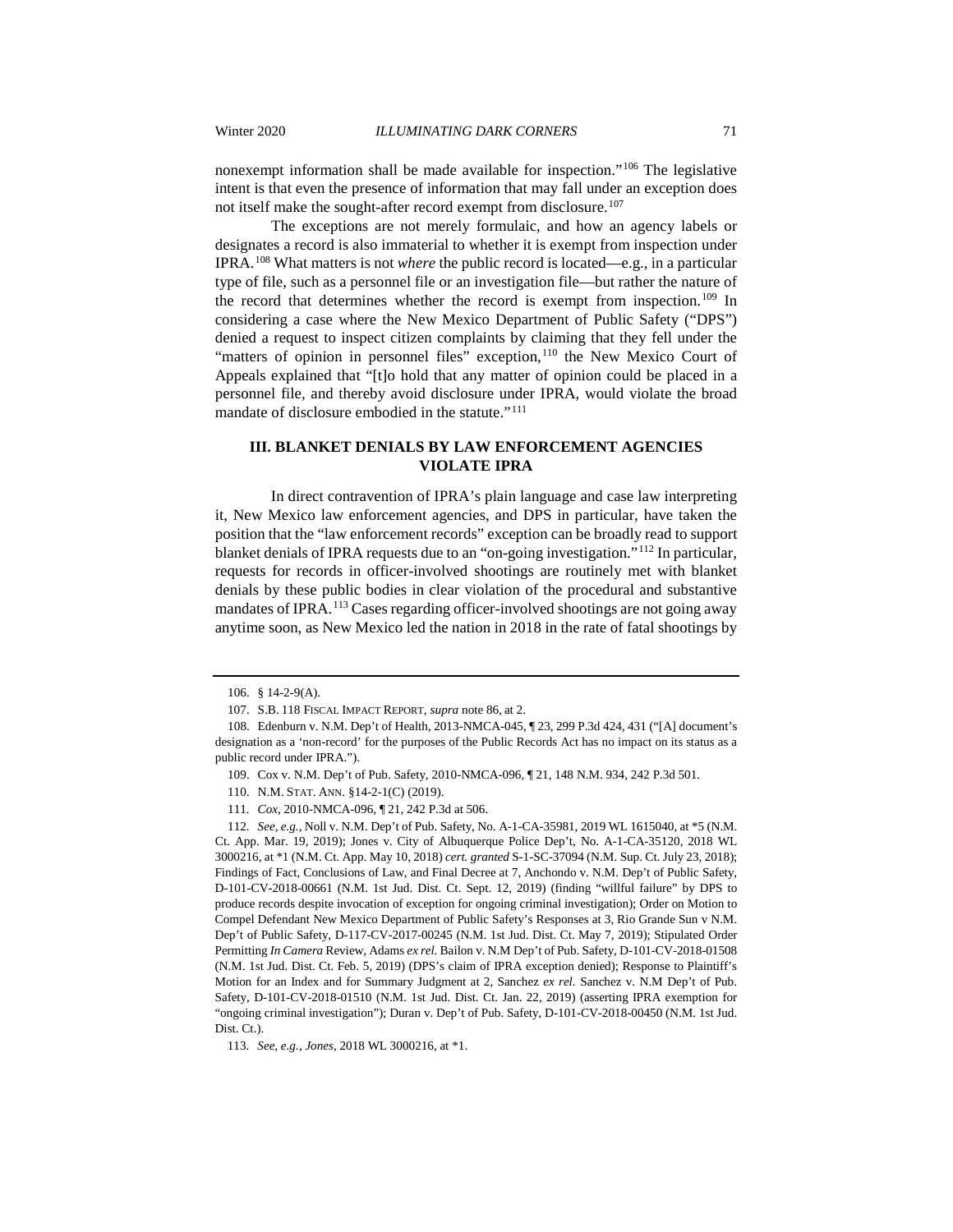law enforcement officers, and has been either number one or two since 2015.<sup>[114](#page-14-0)</sup> DPS investigates the "vast majority" of these shootings.[115](#page-14-1) DPS routinely provides blanket denials for requests of any information regarding the shootings or its investigations into them.

The notion that a law enforcement agency, or any public body, may withhold an entire investigation file without establishing the application of the law enforcement exception to every record contained within that file raises obvious and serious issues. For example, an agency may hold an investigation open to preclude a plaintiff from ever being able to obtain the information necessary to bring a lawsuit against a public official or governmental agency within the statute of limitations.<sup>[116](#page-14-2)</sup> Such a tactic to justify withholding an entire investigation file forces potential litigants and their lawyers to bring lawsuits based on an underlying incident that has not been fully investigated prior to filing lawsuits that, were they armed with knowledge of the facts of an incident, lawyers and their clients might well not have filed. For the lawyers involved, it challenges their ability to meet their obligations to do due diligence before filing suit.<sup>[117](#page-14-3)</sup>

New Mexico's law enforcement agencies, and specifically DPS, have engaged in a pattern of completely withholding the documents unless and until those actions are challenged through IPRA litigation.<sup>[118](#page-14-4)</sup> DPS has taken many tacks in its IPRA arguments, but three key arguments are consistently made. The first is that even the *possibility* that any request for documents in an ongoing investigation could lead to one of the four enumerated types of exempt information being disseminated is a sufficient basis for a denial. DPS's broad reading runs counter to a commonsense statutory interpretation and *de facto* creates a blanket "ongoing investigation" exception that IPRA does not provide for[.119](#page-14-5) The second is that *dicta* in the *Jones* case created a broad "ongoing criminal investigation" exception, but that too runs contrary to the narrow exception language in the statute.<sup>[120](#page-14-6)</sup> The third is that because the Attorney General or the local district attorney decides whether or not to prosecute a case, it is not the law enforcement agency's place to produce any documents

<span id="page-14-0"></span><sup>114.</sup> Elise Kaplan, *NM Once Again No. 1 in Fatal Police Shootings*, ALBUQUERQUE J. (Jan. 10, 2019, 11:58 PM), https://www.abqjournal.com/1266910/nm-ranks-no-1-for-fatal-police-shootings.html [https://perma.cc/9ZX7-4KEV] ("In 2018, New Mexico ranked first in the nation, finishing the year with 20 fatal shootings by police officers around the state, a rate of 9.59 per 1 million people. . . . Connecticut had the smallest number of fatal police shootings—0.").

<sup>115</sup>*. Id.*

<span id="page-14-2"></span><span id="page-14-1"></span><sup>116</sup>*. See* Amended Complaint, Chavez v. City of Albuquerque, D-202-CV-2016-00086 (N.M. 2nd Jud. Dist. Ct. Jan. 26, 2016) at 9–12 (lawsuit by former records custodian alleging having received orders to engage in IPRA misconduct by city officials); *Cf.* ACLU of N.M. v. Duran, 2016-NMCA-063, 392 P.3d 181.

<span id="page-14-3"></span><sup>117</sup>*. See, e.g.*, N.M. R. EVID. 1-011. Litigants and their lawyers must have a good faith basis for the allegations made in any pleading, including a complaint that initiates a claim of police misconduct.

<span id="page-14-4"></span><sup>118</sup>*. See, e.g.*, Stipulated Order Permitting *In Camera* Review, Adams *ex rel.* Bailon v. N.M Dep't of Pub. Safety, D-101-CV-2018-01508 (N.M. 1st Jud. Dist. Ct. Feb. 5, 2019); Jones v. City of Albuquerque Police Dep't, No. A-1-CA-35120, 2018 WL 3000216, at \*1 (N.M. Ct. App. May 10, 2018), *cert. granted* S-1-SC-37094 (N.M. Sup. Ct. July 23, 2018); Sanchez *ex rel.* Sanchez v. N.M. Dep't of Pub. Safety, D-101-CV-2018-01510; Anchondo v. New Mexico Dep't of Pub. Safety, D-101-CV-2018-00661; Rio Grande Sun v. New Mexico Dep't of Pub. Safety, D-117-CV-2017-00245.

<span id="page-14-5"></span><sup>119</sup>*. Sanchez*, D-101-CV-2018-01510.

<span id="page-14-6"></span><sup>120</sup>*. Jones*, 2018 WL 3000216, at \*1.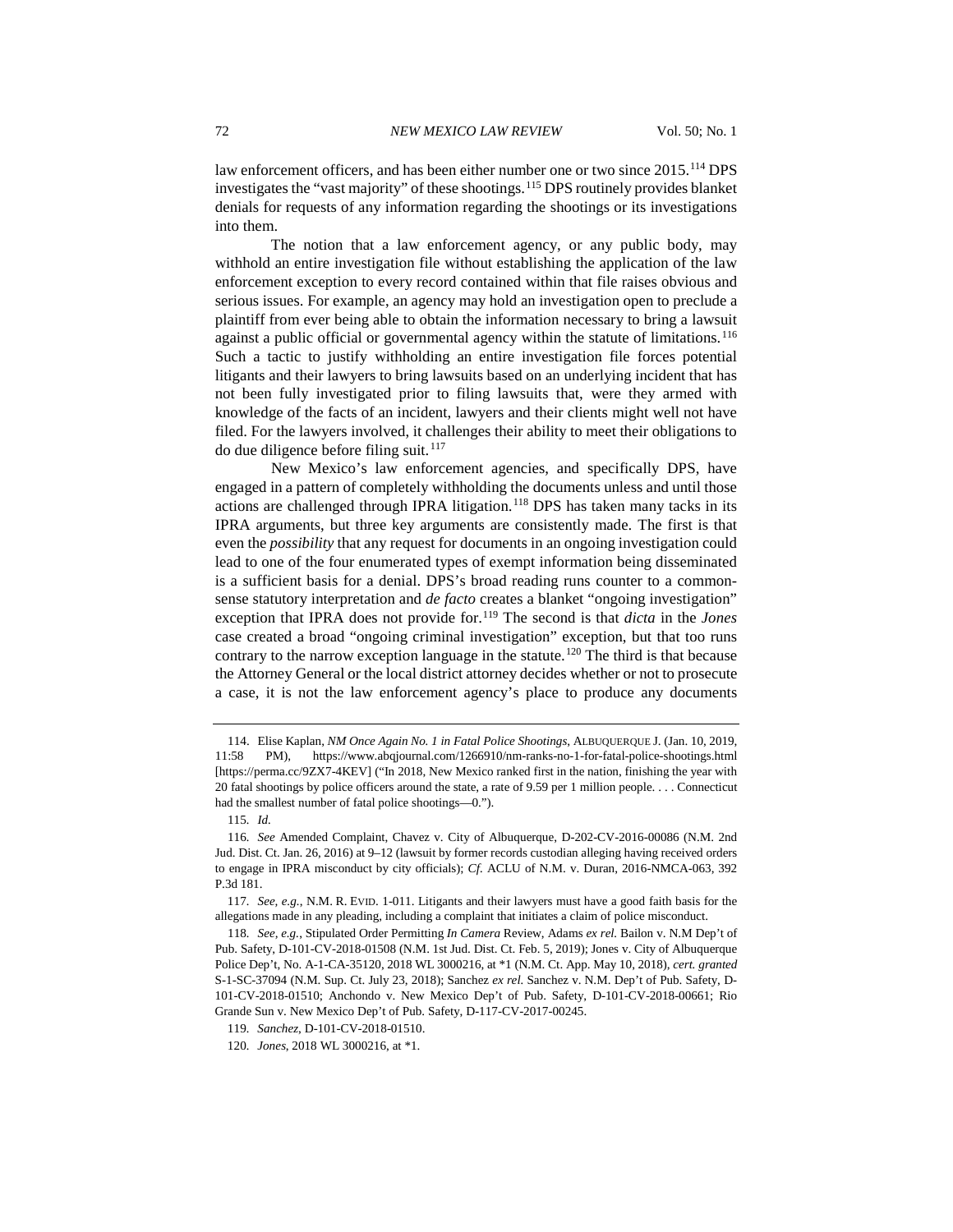responsive to an IPRA request because the information *might* affect that prosecution. None of these arguments is supported under well-established standards of statutory interpretation or by the case law on which DPS relies.

# **A. IPRA's Language Does Not Support Withholding Any Information, Let Alone Entire Investigation Files, Based On an "Ongoing Investigation"**

IPRA and its exceptions are clear and should be construed narrowly, and not broadly as law enforcement agencies responding to IPRA requests have made it a practice of doing.[121](#page-15-0) The purpose of the Act is to "ensure . . . that all persons are entitled to the greatest possible information regarding the affairs of government and the official acts of public officers and employees."[122](#page-15-1) As such, "[t]he burden is upon the custodian to justify why the records sought to be examined should not be furnished."[123](#page-15-2) Like the other exceptions set out in the Act, the law enforcement exception must be construed according to its plain terms.<sup>[124](#page-15-3)</sup> Yet, there are a growing number of cases in New Mexico in which law enforcement agencies have taken it upon themselves to construe this section of IPRA as a justification for making a blanket denial to provide records in violation of IPRA.<sup>[125](#page-15-4)</sup> Law enforcement's construction of the law enforcement exception requires the reading in of language that does not exist in the exception or defining words in the statute more broadly than those words in their context can be read.

Any argument that an "ongoing investigation" warrants special consideration under IPRA is not anchored in the language of the statute.[126](#page-15-5) Informing all analysis of the law enforcement exception is the overarching tenet and expressly stated public policy of the Legislature that IPRA favors informing the public.<sup>[127](#page-15-6)</sup> Thus, an analysis starts from an understanding that an agency has a duty to provide all information, unless that information is specifically excepted. The argument to withhold entire files unreasonably seeks to broaden what is clear and narrow language. The language in the exception applies only to records "that reveal

<span id="page-15-0"></span><sup>121.</sup> Regents of the Univ. of N.M. v. N.M. Fed'n of Teachers, 1998-NMSC-020, ¶ 27, 125 N.M. 401, 962 P.2d 1236; State *ex rel.* Toomey v. City of Truth or Consequences, 2012-NMCA-104, ¶ 22, 287 P.3d 364, 370 ("We emphasize, however, that [the] IPRA should be construed broadly to effectuate its purposes, and courts should avoid narrow definitions that would defeat the intent of the Legislature.").

<sup>122.</sup> N.M. STAT. ANN. § 14-2-5 (1993).

<span id="page-15-2"></span><span id="page-15-1"></span><sup>123.</sup> City of Farmington v. Daily Times, 2009-NMCA-057, ¶ 14, 146 N.M. 349, 210 P.3d 246, *overruled by* Republican Party v. N.M. Taxation & Revenue Dep't, 2012-NMSC-026, ¶ 16, 283 P.3d 853, 860.

<span id="page-15-3"></span><sup>124.</sup> Bank of N.Y. v. Romero, 2014-NMSC-007, ¶ 40, 320 P.3d 1, 11 (citation omitted) ("[W]hen a statute contains language which is clear and unambiguous, [the Supreme Court] must give effect to that language and refrain from further statutory interpretation.").

<span id="page-15-4"></span><sup>125</sup>*. See, e.g.*, Adams v. N.M. Dep't of Pub. Safety, No. D-101-CV-2018-01508; Jones v. City of Albuquerque Police Dep't, No. A-1-CA-35120, 2018 WL 3000216, at \*1 (N.M. Ct. App. May 10, 2018), *cert. granted* S-1-SC-37094 (N.M. Sup. Ct. July 23, 2018); Sanchez *ex rel.* Sanchez v. N.M. Dep't of Pub. Safety, No. D-101-CV-2018-01510; Anchondo v. New Mexico Dep't of Pub. Safety, D-101-CV-2018- 00661; Rio Grande Sun v. New Mexico Dep't of Pub. Safety, No. D-117-CV-2017-00245.

<span id="page-15-6"></span><span id="page-15-5"></span><sup>126.</sup> Noll v. N.M. Dep't of Pub. Safety, No. A-1-CA-35981, 2019 WL 1615040, at \*6 (N.M. Ct. App. Mar. 19, 2019) ("Nothing in the plain language of IPRA authorizes a blanket denial of public access to records, express or implied, solely because those records are the subject of an ongoing investigation.").

<sup>127.</sup> § 14-2-5.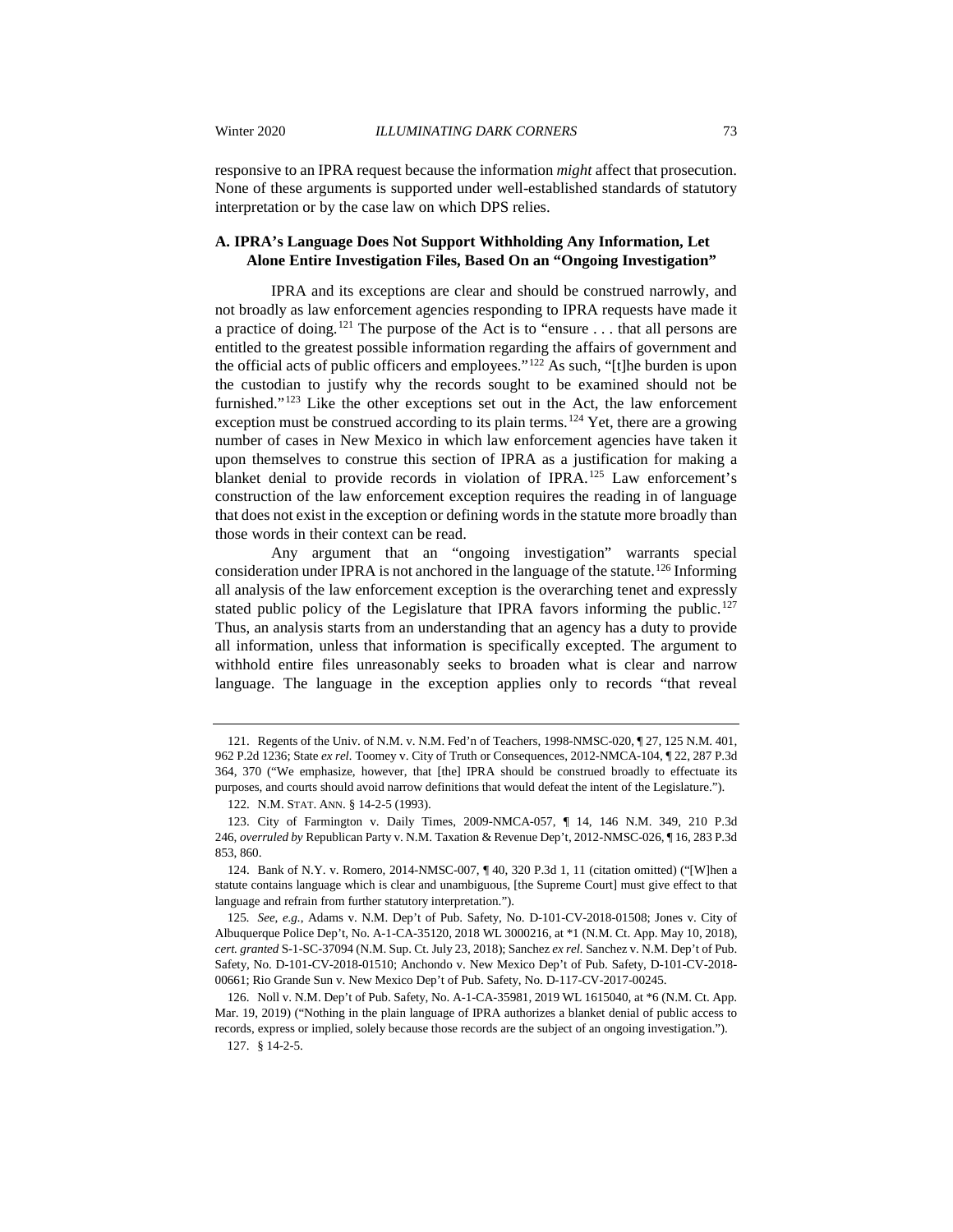confidential sources, methods, or information," or contact information regarding either a) individuals accused but not charged with a crime, or b) victims of, or non-law-enforcement witnesses to, alleged sex crimes or alleged stalking.<sup>[128](#page-16-0)</sup> The definition of "reveal" is to "to make something secret or hidden publicly or generally known."[129](#page-16-1) The statute does not contain any qualifying language with regard to its use of the word "reveal." And the language is in the present tense. This is significant because it indicates that at the time of reviewing a document, as an agency must do when presented with an IPRA request,<sup>[130](#page-16-2)</sup> an agency must know that the document in fact reveals one of the four sources of information. If it does not, the agency must allow that document to be inspected. This is the simple, plain reading of the first sentence of the law enforcement exception.

Plainly, the exception is not concerned with the phase of the investigation, but with the actual content of the material withheld. The second sentence is nothing more than a definition of which records are contemplated. The Legislature defined information within an investigation that could be exempt to include "inactive matters or closed investigations," but only "*to the extent that*" they "reveal confidential sources, methods, or information; or individuals accused but no charged with a crime."[131](#page-16-3) By stating that the exception includes "inactive matters and closed investigations," it implies that it also includes active investigations.<sup>[132](#page-16-4)</sup> The statute does not support any argument that the phase of the investigation matters or that what the document must reveal depends upon the phase of the investigation. In fact, the statute does *not* distinguish between open, closed, active, inactive or otherwise ongoing investigations. The statute is not concerned with what phase the investigation is in, but instead extends to *all* phases. Any argument that the analysis changes when an investigation is in the early phase finds no support in the statute.

The law enforcement exception is plainly not a broad exception; rather it is a limited exception allowing law enforcement to withhold *only* "records that reveal confidential sources, methods, information or individuals accused but not charged with a crime."<sup>[133](#page-16-5)</sup> The new statutory language further limits the applicability of the exception to only those "portions" of documents or records containing any of the specifically identified information.<sup>[134](#page-16-6)</sup> A reading of the "law enforcement exception" as allowing anything other than a withholding of the specific information falling within the exception, not full documents or files, ignores both the plain language and context of the law enforcement exception as well as case law interpreting IPRA since its enactment.[135](#page-16-7) In analyzing IPRA, courts must "restrict their analysis to whether disclosure under IPRA may be withheld because of a specific exception contained within IPRA, or statutory or regulatory exceptions, or privileges adopted by this

<span id="page-16-0"></span><sup>128.</sup> § 14-2-1(D).

<span id="page-16-1"></span><sup>129</sup>*. Reveal*, MERRIAM-WEBSTER'S COLLEGIATE DICTIONARY (11th ed. 2016).

<span id="page-16-2"></span><sup>130</sup>*. See* § 14-2-9(A) (2013).

<sup>131.</sup> § 14-2-1(D) (emphasis added).

<sup>132</sup>*. Id.*

<sup>133</sup>*. Id.*

<sup>134.</sup> 2019 N.M. Laws, ch. 27, §1 (codified at N.M. STAT. ANN. § 14-2-1).

<span id="page-16-7"></span><span id="page-16-6"></span><span id="page-16-5"></span><span id="page-16-4"></span><span id="page-16-3"></span><sup>135.</sup> Bishop v. Evangelical Good Samaritan Soc'y, 2009-NMSC-036, ¶ 11, 146 N.M. 473, 212 P.3d 361 (providing that a statute should be considered "in reference to the statute as a whole," and read together with related sections "so that all the parts are given effect").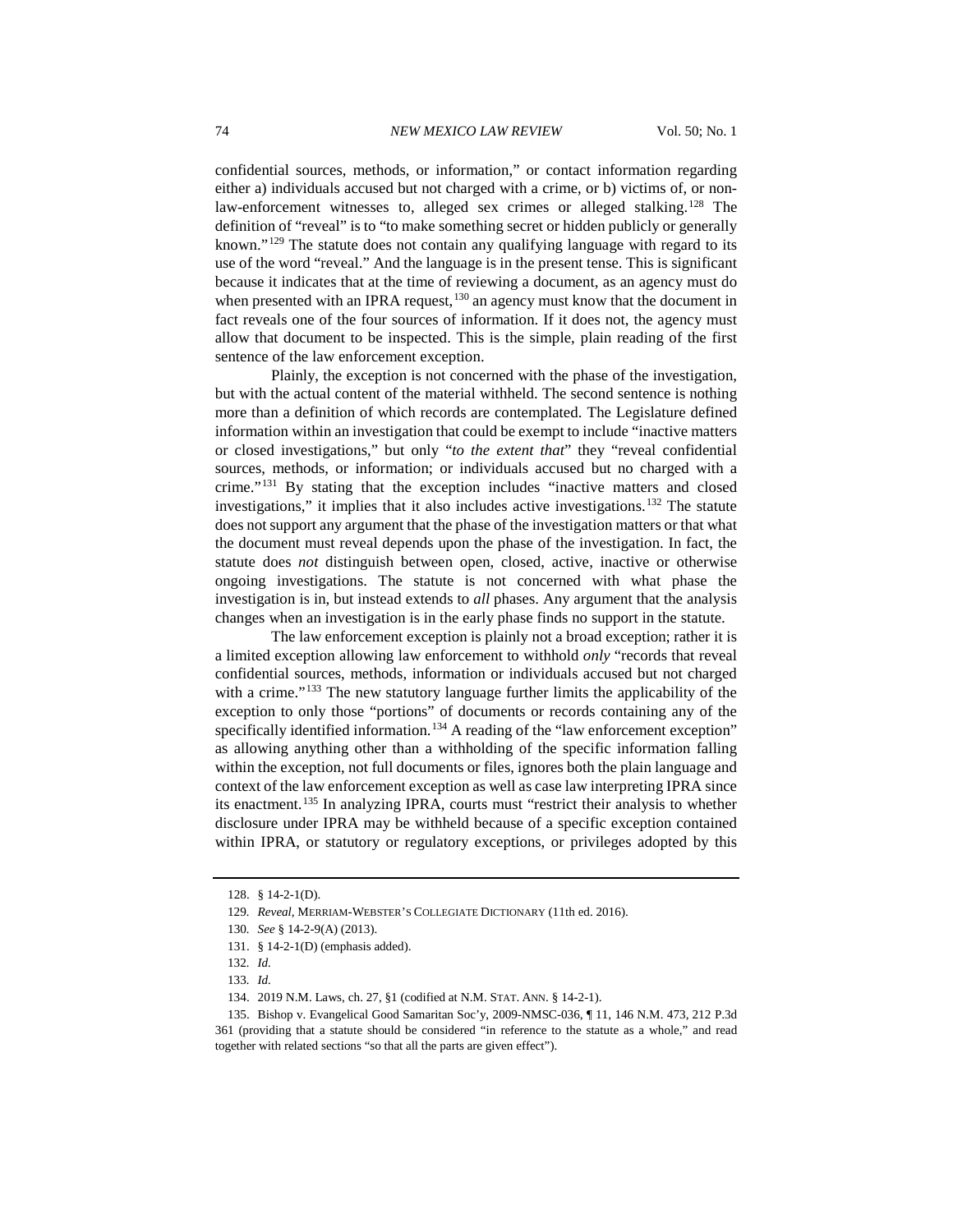Court or grounded in the constitution."[136](#page-17-0) If the Legislature had wanted to create a broad investigation exception, it would have used broad language. And in fact, it did so in the second sentence of the exception when it defined the records to which the exception may apply. Although "law enforcement records" are broadly defined, law enforcement records that reveal individuals accused but not charged with a crime are exempt, and *only* "to the extent that" they do so.<sup>[137](#page-17-1)</sup> And since these terms must be given their ordinary meaning,<sup>[138](#page-17-2)</sup> it cannot be ignored that the broad definition of records does not relate back to the previous sentence that defines what those records must reveal in order to be exempt. However, law enforcement agencies are making the argument that an ongoing investigation exemption can be derived from the portion of Section 14-2-1(D) that exempts "law enforcement records that reveal . . . individuals accused but not charged with a crime." Law enforcement makes its argument by ignoring the plain language of the statute and expanding the statutory phrase that insulates records from public access to include all materials "surrounding," "pertaining to," "related to," or "connected with," "individuals accused but not charged with a crime." This is contrary to the established cannons of construction in which interpretation of a statute should neither read out existing language nor, as the argument to withhold entire files relies on, read in language that is not there.<sup>[139](#page-17-3)</sup>

#### **B. The** *Romero* **Decision Does Not Support Blanket Denials Under IPRA**

Until *Noll*, a 2019 New Mexico Court of Appeals decision on point, the closest case to take on the issue of the law enforcement exception since the 1993 amendment was *Estate of Romero ex rel. Romero v. City of Santa Fe*.<sup>[140](#page-17-4)</sup> Notably, *Romero* did not involve an IPRA enforcement action. Rather, *Romero* involved a discovery dispute over police investigative materials regarding a still-active criminal investigation into the disappearance of a seven-year-old boy. In that particular discovery context, the New Mexico Supreme Court considered whether either the New Mexico Constitution or the Rules of Evidence provided an express or implied "law enforcement privilege" that would allow the defendant police department to withhold in its entirety its on-going investigation file.<sup>[141](#page-17-5)</sup> The Court found no such privilege in the New Mexico Constitution, and while it noted that the Rules of Evidence provide protection for individual pieces of investigatory materials and information, it concluded that the Rules of Evidence "do not afford complete protection from disclosure for all on-going criminal investigatory materials obtained by law enforcement."[142](#page-17-6) Despite concluding that no privilege existed to protect on-

<sup>136.</sup> Republican Party v. N.M. Taxation & Revenue Dep't, 2012-NMSC-026, ¶ 16, 283 P.3d 853, 860. 137. § 14-2-1(D).

<sup>138.</sup> State v. Johnson, 2009-NMSC-049, ¶ 11, 147 N.M. 177, 218 P.3d 863.

<span id="page-17-3"></span><span id="page-17-2"></span><span id="page-17-1"></span><span id="page-17-0"></span><sup>139.</sup> Regents of Univ. of N.M. v. N.M. Fed'n of Teachers, 1998-NMSC-020, ¶ 28, 125 N.M. 401, 962 P.2d 1236 (internal citation and punctuation omitted) ("Statutes must be construed so that no part of the statute is rendered surplusage or superfluous . . . [and] we will not read into a statute or ordinance language which is not there, particularly if it makes sense as written.").

<sup>140.</sup> 2006-NMSC-028, 139 N.M. 671, 137 P.3d 611.

<sup>141</sup>*. Id*. ¶¶ 1, 14, 137 P.3d at 613, 616.

<span id="page-17-6"></span><span id="page-17-5"></span><span id="page-17-4"></span><sup>142</sup>*. Id*. ¶ 13, 137 P.3d at 616 ("[W]e can find no implied privilege in the Constitution for the protection of local law enforcement investigatory materials.").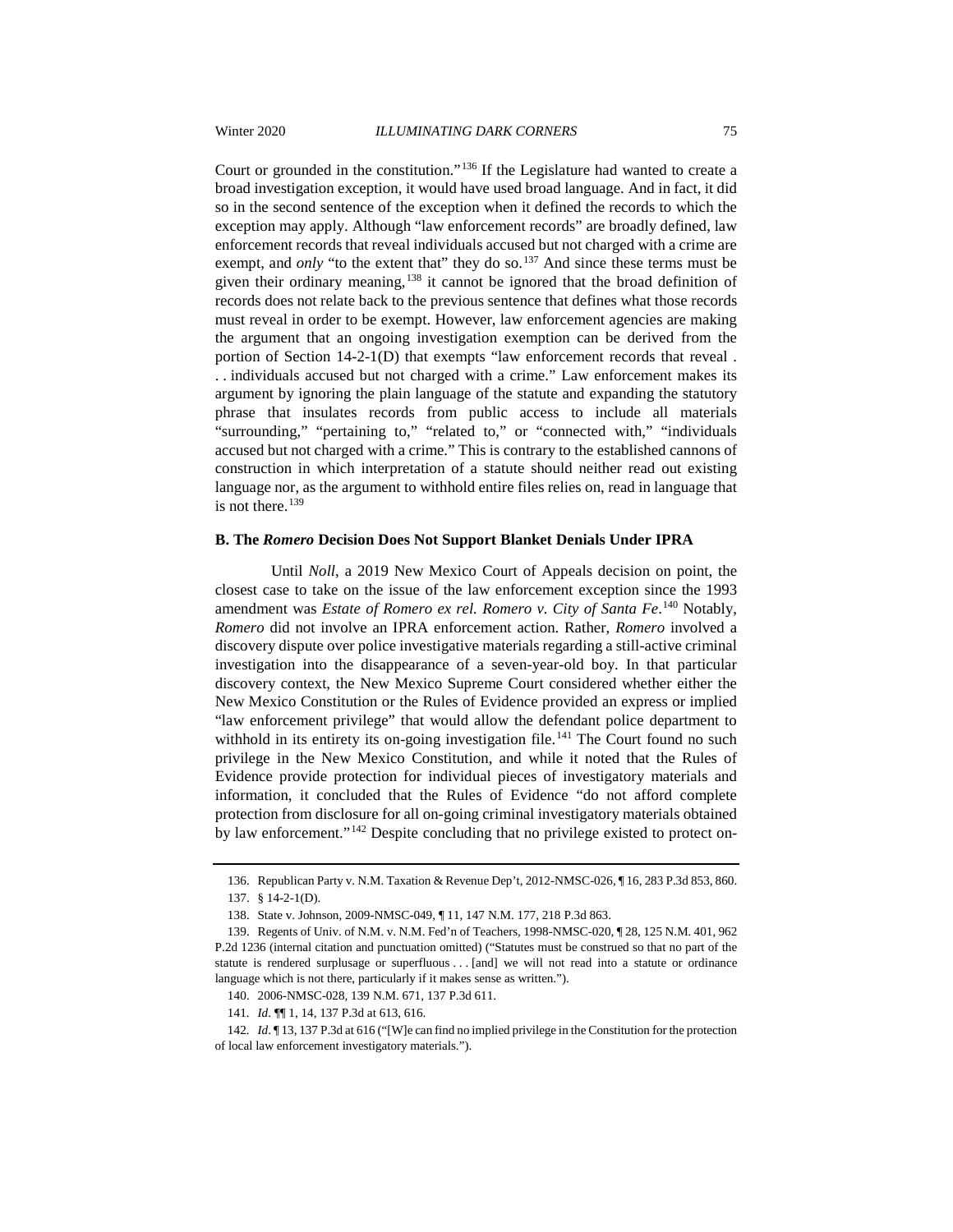going criminal investigative material from disclosure in discovery, the Court went on to exercise its power of superintending control "to protect the confidentiality of . . . information against unwarranted disclosure."[143](#page-18-0) In doing so, it turned to IPRA's law enforcement exception to "guide the court in appraising public policy concerns" related to disclosing potentially sensitive information obtained by law enforcement.<sup>[144](#page-18-1)</sup> The Court concluded that "the IPRA exception for law enforcement records in a criminal investigation *is illustrative* of a vitally important policy concern, leading to immunity from discovery *of some police investigative materials* in civil litigation."<sup>[145](#page-18-2)</sup> It then expressly stated that such immunity "is not absolute."<sup>[146](#page-18-3)</sup> Despite *Romero*'s clear distinguishability and the Court's limited discussion—in dictum—of IPRA, it is the *Romero* case that agencies such as DPS have relied upon as somehow justifying their attempts to expand the narrowly worded IPRA law enforcement exception.

# **C. Law Enforcement Cannot Pawn Its IPRA Duties Off on Other Agencies**

Another argument made by law enforcement agencies to support their blanket denials has been that because the Attorney General or the local district attorney decide whether or not to prosecute a criminal case, it is not the law enforcement agency's place to produce any documents responsive to an IPRA request because the information *might* affect that prosecution.<sup>[147](#page-18-4)</sup> This argument is twofold. It shoehorns entire investigation files into the law enforcement exception because *some* information in an investigation *might* turn out to reveal "sources, methods, information and individuals," and based on that possibility, *all* the information "must remain 'confidential'" during an "ongoing investigation to avoid jeopardizing it."[148](#page-18-5) It also attempts to shirk the clear duty of the agency in receipt of the IPRA request by directing the decision making process to another agency. These arguments demand overreaching discretion be given to any law enforcement agency to label documents as part of an ongoing investigation to avoid compliance with IPRA. These arguments also seek to render the monetary enforcement provisions moot. Such a reading of the statute is contrary to its plain meaning as well as its intent and creates an enormous hole in the citizenry's ability to obtain records under the IPRA from any law enforcement agency when all an agency must do is keep an investigation open, or claim that it is, to hide every single document in that file.

And such concerns are not unfounded. There are cases in which entire files have been withheld by an agency, and the denial letter simply provides the language of Section  $14-2-1(A)(4)$  (now Section  $14-2-1(D)$ ) as its justification, when the

<span id="page-18-1"></span><span id="page-18-0"></span><sup>143</sup>*. Id*. ¶ 15, 137 P.3d at 617 (quoting *In re* Motion for a Subpoena Duces Tecum, 1980-NMSC-010, ¶ 11, 94 N.M. 1, 606 P.2d 539).

<sup>144</sup>*. Id*. ¶ 18, 137 P.3d at 618.

<sup>145</sup>*. Id*. (emphasis added).

<sup>146</sup>*. Id*. ¶ 19, 137 P.3d at 618.

<span id="page-18-5"></span><span id="page-18-4"></span><span id="page-18-3"></span><span id="page-18-2"></span><sup>147.</sup> Response to Plaintiff's Motion For An Index And For Summary Judgment, Sanchez *ex rel.* Sanchez v. N.M. Dep't of Pub. Safety, D-101-CV-2018-01510 (N.M. 1st Jud. Dist. Ct. Oct. 23, 2018), at 8 ("[I]t is not feasible to predict, in advance, whether certain items of evidence may ultimately turn out to be key pieces of evidence, crucial to a criminal investigation for a prosecution.").

<sup>148</sup>*. Id*.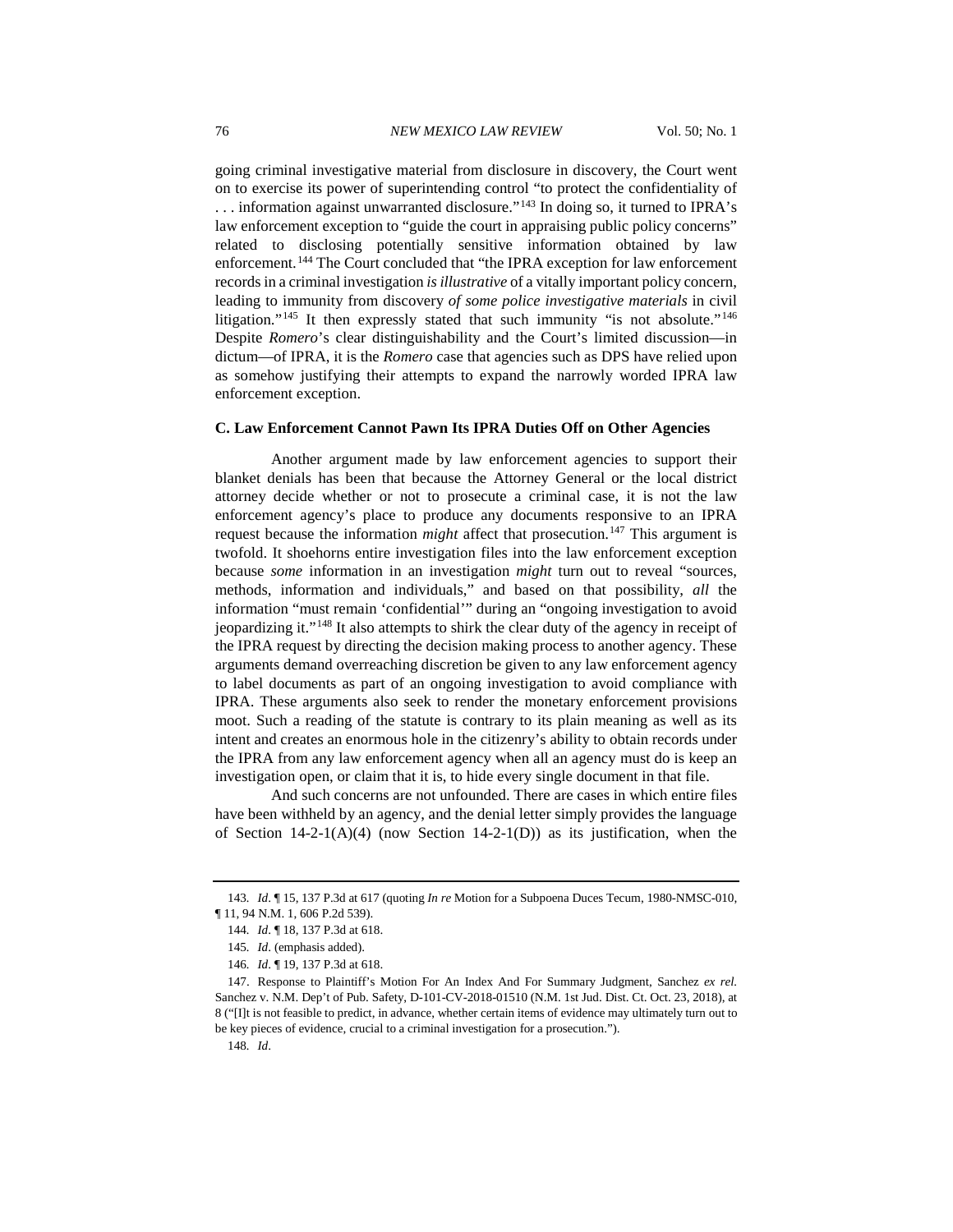requester was asking for information regarding an officer-involved shooting.<sup>[149](#page-19-0)</sup> In *Adams*, the IPRA requester filed a motion for partial summary judgment on liability against the agency based on its blanket denial of the records requested, and within two weeks, the requester received an invoice for the entire investigation file, evidencing the agency's willingness to produce the records requested.<sup>[150](#page-19-1)</sup> This type of gaming—withholding documents until challenged, clearly showing that no exception applied—is also used by agencies in their arguments that there is no support for damages against the agencies for their conduct.<sup>[151](#page-19-2)</sup> The most outlandish conduct has been brought to light by a former records custodian who brought an employment-related retaliation lawsuit against the agency he worked for, alleging his superiors often falsely answered IPRA requests under his name and ordered him to withhold or delay production of certain materials to requesters without lawful justification.<sup>[152](#page-19-3)</sup>

In essence, the law enforcement agencies' arguments described above distill down to their claims that they are unable, but in reality simply unwilling, to undertake any kind of analysis of what information falls within the four specific categories of information detailed in the law enforcement exception. To do so, they say, is too burdensome, and they cannot know what words a witness stated, or which evidence gathered, *might* affect an investigation.<sup>[153](#page-19-4)</sup> Yet, agencies have been on notice since 2011 that they must "diligently" respond to requests including undertaking an analysis of which records are responsive and which fall under an exception.[154](#page-19-5) And a public body that provides an incomplete or inadequate response is not in compliance as well.<sup>[155](#page-19-6)</sup> Further, the broadening argument seeks to allow an agency to shirk its responsibility under the statute to undertake some analysis of the information to determine what does or does not fall within the exception before producing whole or redacted documents and files, contrary to clear language in the statute that such an analysis must be undertaken.<sup>[156](#page-19-7)</sup> In fact, the courts have repeatedly held that the analysis is required by the Act, and that the critical factor is the nature of each document itself—thus imposing the duty on agencies to review documents

<sup>149</sup>*. Id*.

<span id="page-19-1"></span><span id="page-19-0"></span><sup>150</sup>*. Id*.; *see also* Adams v. New Mexico Dep't of Pub. Safety, No. D-101-CV-2018-01508 (DPS produced the entire investigation file within weeks of Plaintiff's filed motion for summary judgment).

<span id="page-19-2"></span><sup>151</sup>*. See, e.g.*, *id.*; Jones v. City of Albuquerque Police Dep't, No. A-1-CA-35120, 2018 WL 3000216 (N.M. Ct. App. May 10, 2018), *cert. granted*, S-1-SC-37094 (N.M. Sup. Ct. July 23, 2018); Noll v. New Mexico Dep't of Pub. Safety, No. D-101-CV-2015-02403 (N.M. 1st Jud. Dist. Ct. Sept. 12, 2016); Noll v. New Mexico Dep't of Pub. Safety, No. A-1-CA-35981, 2019 WL 1615040 (N.M. Ct. App. Mar. 19, 2019).

<span id="page-19-3"></span><sup>152.</sup> Amended Complaint, Chavez v. City of Albuquerque, D-202-CV-2016-00086 (N.M. 2nd Jud. Dist. Ct. Jan. 26, 2016).

<span id="page-19-4"></span><sup>153.</sup> Response to Plaintiff's Motion For An Index And For Summary Judgment, Sanchez *ex rel.* Sanchez v. N.M. Dep't of Pub. Safety, D-101-CV-2018-01510 (N.M. 1st Jud. Dist. Ct. Oct. 23, 2018), at 8.

<span id="page-19-7"></span><span id="page-19-6"></span><span id="page-19-5"></span><sup>154.</sup> Britton v. Office of the Att'y Gen., 2019-NMCA-002, ¶ 31, 433 P.3d 320, 322 (citing San Juan Agric. Water Users Ass'n, 2011-NMSC-011, ¶ 36, 150 N.M. 64, 257 P.3d 884).

<sup>155</sup>*. Id.* ¶ 33, 433 P.3d at 332.

<sup>156</sup>*. See* N.M. STAT. ANN. § 14-2-9 (2013).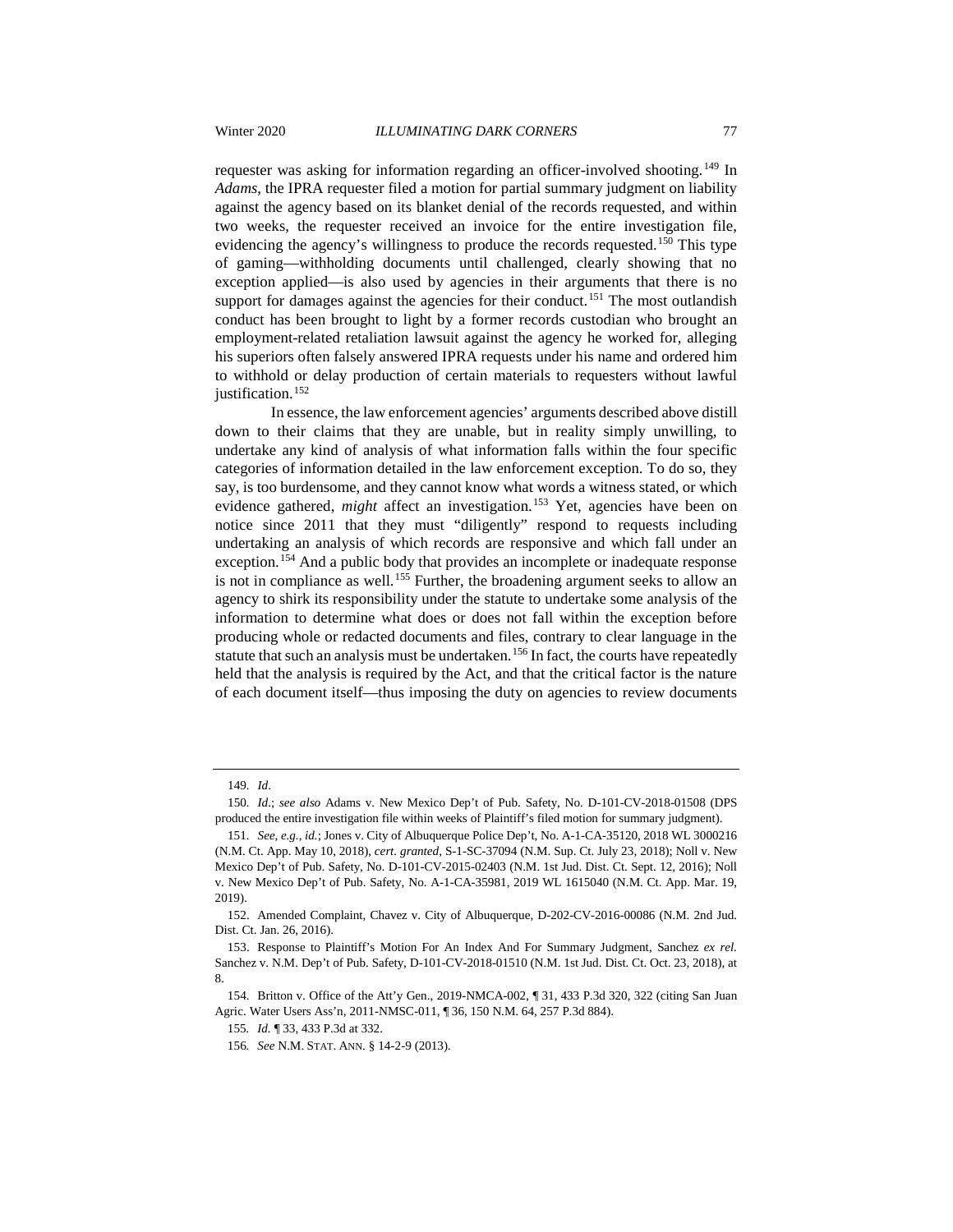prior to any denial.<sup>[157](#page-20-0)</sup> Not only must an agency follow the language of the exception, the exception cannot be read to ignore the rest of the statute.<sup>[158](#page-20-1)</sup> Nor can an agency ignore that the statute has been amended to clarify that only portions of a record or document may be withheld, codifying redaction and mandating review of the records.[159](#page-20-2) These actions, and arguments, have been recently disagreed with by district courts and the court of appeals.<sup>[160](#page-20-3)</sup>

Thus, although some materials in an ongoing investigation might reveal a confidential informant, a confidential tactical plan, or some other "confidential information" within the meaning of the statute's law enforcement exception, IPRA simply does not permit the denial of a public records request in its entirety based solely on the investigation's existence and that phantom possibility.<sup>[161](#page-20-4)</sup> If, for example, an agency's videos or witness interviews contain information that may cross-contaminate witnesses if revealed, the agency cannot make a blanket refusal to produce records or a file, but is required to redact that information and produce the nonexempt portions of the public record.<sup>[162](#page-20-5)</sup> There is no allowance in the statute, or in the case law that has interpreted it, for an agency to refuse to review the documents in the first instance, make a blanket denial based on the possibility that some material *might* fall under the exception, and withhold those documents or portions thereof that are responsive to the request and not even claimed to be subject to an exception. Moreover, there is simply nothing in IPRA that permits an agency to deny a request by pawning its statutory responsibility onto another agency.

# **D. Recent and Ongoing IPRA Litigation Regarding the Law Enforcement Records Exception**

The courts are now grappling with what to do with these cases as they make their way through the New Mexico Court of Appeals.<sup>[163](#page-20-6)</sup>

In *Jones v. City of Albuquerque Police Dep't*, the defendants alleged the existence of an ongoing law enforcement investigation into an APD shooting to

<span id="page-20-0"></span><sup>157</sup>*. E.g.*, Cox v. N.M. Dep't of Pub. Safety, 2010-NMCA-096, ¶ 7, 148 N.M. 934, 242 P.3d 501; *Britton*, 2019-NMCA-002, ¶ 31, 433 P.3d at 322.

<span id="page-20-1"></span><sup>158</sup>*. See* Dewitt v. Rent-A-Center, Inc., 2009-NMSC-032, ¶ 14, 146 N.M. 453, 212 P.3d 341 (internal quotation marks and citation omitted) ("We look first to the plain meaning of the statute's words, and we construe the provisions of the Act together to produce a harmonious whole.").

<sup>159</sup>*. Cf.* 2019 N.M. Laws ch. 27, § 1.

<span id="page-20-3"></span><span id="page-20-2"></span><sup>160</sup>*. See* Noll v. N.M. Dep't of Pub. Safety, No. A-1-CA-35981, 2019 WL 1615040 (N.M. Ct. App. Mar. 19, 2019); Findings of Fact, Conclusions of Law, and Final Decree at 6, Anchondo v. N.M. Dep't of Pub. Safety, No. D-101-CV-2018-00661 (N.M. 1st Jud. Dist. Ct. Sept. 12, 2019) (concluding DPS violated IPRA in releasing some information to media outlets and denying all records to Plaintiff).

<span id="page-20-4"></span><sup>161</sup>*. Cf.* Jones v. City of Albuquerque Police Dep't, No. A-1-CA-35120, 2018 WL 3000216, at \*3 (N.M. Ct. App. May 10, 2018), *cert. granted* S-1-SC-37094 (N.M. Sup. Ct. July 23, 2018). Jones, however, is a unique case in which the FBI was involved and timing of production of a privilege log was based on the FBI's investigation or a date certain set by the court, not by DPS's conduct. *Id.* ("[T]he trial court also ordered that if the FBI failed to complete its investigation by January 15, 2015, then DPS would be required to produce a privilege log to Plaintiff 'providing a description of the documents withheld and the basis therefore.'").

<span id="page-20-5"></span><sup>162</sup>*. See* N.M. STAT. ANN. § 14-2-9(A) (2013).

<span id="page-20-6"></span><sup>163</sup>*. See Jones*, 2018 WL 3000216; *Noll*, 2019 WL 1615040.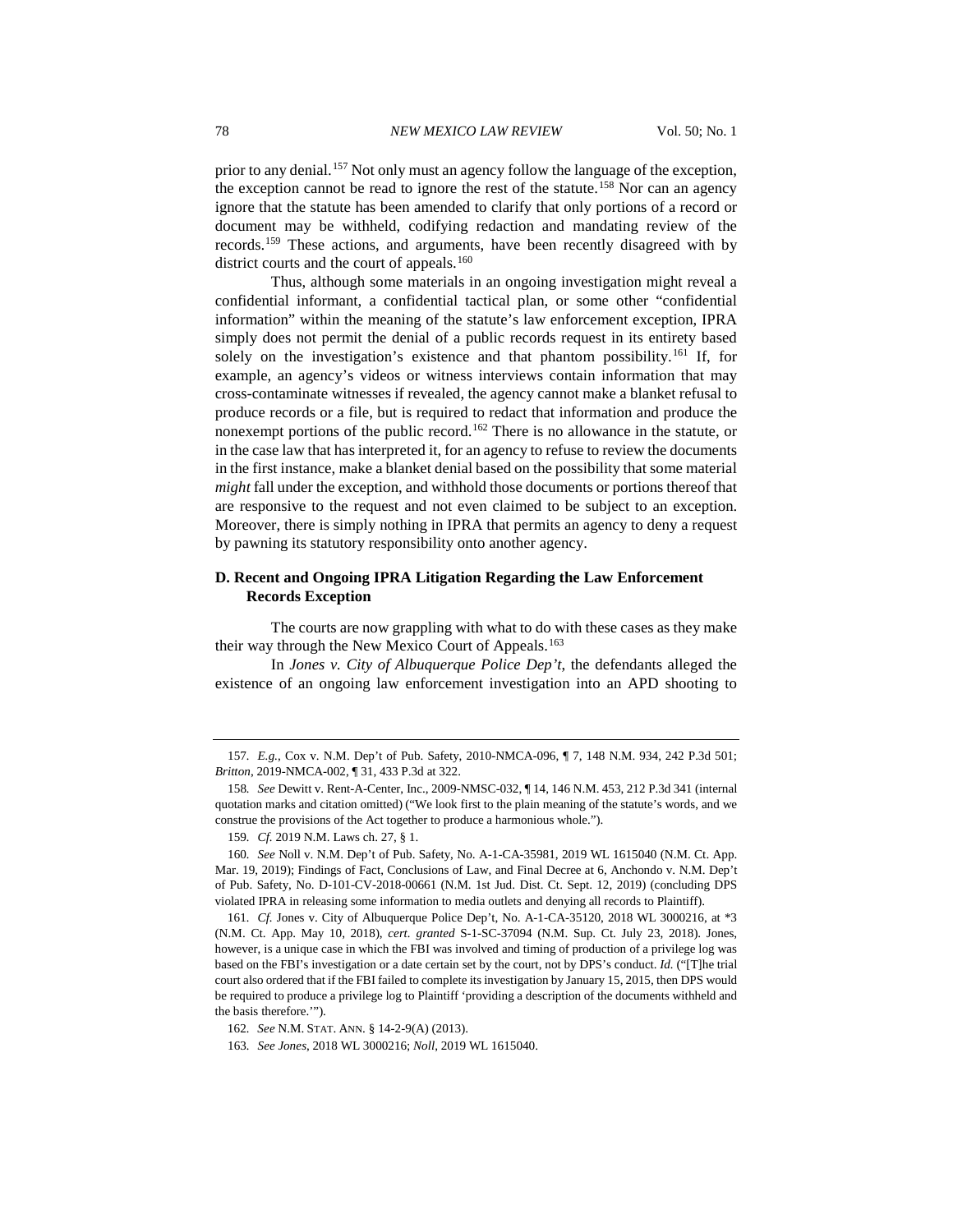evade disclosing discovery materials.<sup>[164](#page-21-0)</sup> The trial court held that investigative documents would have to be turned over to the plaintiffs by a certain date, the time the court had been told that the ongoing law enforcement investigation would be concluded.[165](#page-21-1) If the investigation was still ongoing, however, then:

> DPS would be required to produce a privilege log to Plaintiff "*providing a description of the documents withheld and the basis therefore*[,]" which Plaintiff would then be given an opportunity to challenge. And concurrently with the production of the privilege log, [production of] the records for an *in camera* review, to enable the trial court to address any challenge to the privilege log made by the Plaintiff.<sup>[166](#page-21-2)</sup>

While the court of appeals disposed of the case on other grounds, it is informative that the trial court in the case required the preparation of a privilege log.[167](#page-21-3) In fact, in so holding, the trial court was recognizing that all of the information being withheld by the defendants was not necessarily subject to an exception.<sup>[168](#page-21-4)</sup>

In *Sanchez v. New Mexico Dep't of Public Safety*, an officer-involvedshooting out of Ruidoso, the Plaintiff made a pre-filing request for records from the agency who investigated the shooting, DPS.<sup>[169](#page-21-5)</sup> DPS responded with a blanket denial based on the law enforcement exception to IRPA, to which the Plaintiff wrote a detailed letter challenging the withholding, and to which DPS did not reply. The Plaintiff was then forced to file suit and it was not until Plaintiff filed her Motion for Summary Judgment that DPS produced the entire file.<sup>[170](#page-21-6)</sup> DPS argued that because it could not determine which information may be important to a prosecution that DPS could not release the information until the district attorney cleared the file, and that because DPS did eventually produce the information, no damages could flow from their actions.[171](#page-21-7) DPS provided no documents or evidence to the court to prove that any documents in the investigation file fell within the law enforcement exception, only generalized argument.<sup>[172](#page-21-8)</sup> The district court disagreed with DPS that it could

<span id="page-21-0"></span><sup>164.</sup> The plaintiffs sued both the Albuquerque Police Department and the New Mexico Department of Public Safety. DPS had averred that disclosure of records in its possession would interfere with an investigation of the shooting by the Federal Bureau of Investigation. *Jones*, 2018 WL 3000216, at \*1.

<sup>165</sup>*. Id.* at \*3.

<sup>166</sup>*. Id*. (first alteration in original) (emphasis added).

<span id="page-21-3"></span><span id="page-21-2"></span><span id="page-21-1"></span><sup>167</sup>*. Id.*; *see also* Hartman v. Texaco, Inc., 1997-NMCA-032, ¶ 20, 123 N.M. 220, 937 P.2d 979, *cert. denied*, 123 N.M. 83, 934 P.2d 277 (N.M. Sup. Ct. Mar. 7, 1997) (party can meet burden to establish immunity from disclosure of documents under work product doctrine by submitted "detailed affidavits sufficient to show that precise facts exist to support the immunity claim").

<span id="page-21-4"></span><sup>168</sup>*. Jones*, 2018 WL 3000216, at \*5 (Vargas, J., dissenting) ("While the district court appears to have concluded that the exemption set out in Section  $14-2-1(A)(4)[$ , now  $14-2-1(D)$ , was applicable to this case, it simultaneously recognized that all of the information withheld by Defendant may not be subject to the exemption" because it ordered a log produced if the files were not.).

<span id="page-21-8"></span><span id="page-21-7"></span><span id="page-21-6"></span><span id="page-21-5"></span><sup>169.</sup> Response to Plaintiff's Motion for an Index and for Summary Judgment at 2, Sanchez *ex rel.*  Sanchez v. N.M., D-101-CV-2018-01510.

<sup>170</sup>*. Id*.

<sup>171</sup>*. Id.*

<sup>172</sup>*. Id.*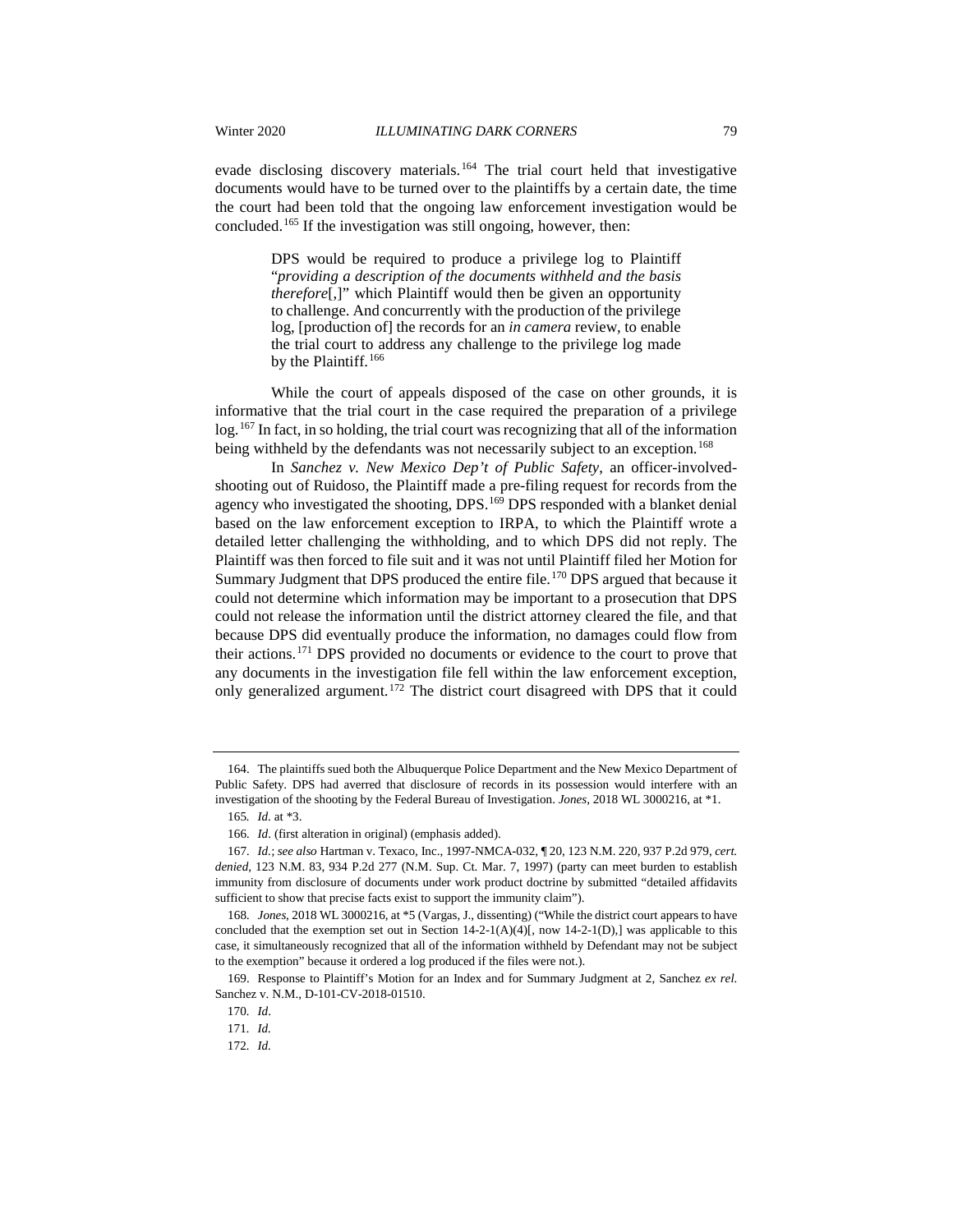make a blanket denial under IPRA, and during argument cited its own case that was up on appeal at that time, *Noll*. [173](#page-22-0)

In March of 2019, the Court of Appeals decided *Noll*. [174](#page-22-1) *Noll* involved an IPRA enforcement action based on requests to inspect public records made by Erin Noll, the widow of a man who was killed in an officer-involved shooting. One defendant, the Town of Edgewood, refused to permit inspection of any records because the Town claimed that the records were "part of an ongoing investigation." The other defendant, DPS, initially deemed Noll's request to be "over[ly] burdensome" then later informed Noll that it could not comply with her request "at the present time" because it had not received approval from the district attorney to release the information from its investigation. Noll filed an IPRA enforcement action and was ultimately successful, receiving both the records she requested and costs and attorney fees. DPS and the Town appealed, challenging both the district court's award of costs and fees and what DPS and the Town perceived to be the district court's effective imposition of a "requirement that they file suit and seek *in camera* review before invoking the law enforcement exception." In affirming the district court's decision, the court held that a public body fails "to satisfy t[its] statutory responsibilities to process and fully respond" to an IPRA when it does not conduct a meaningful review of the requested documents.[175](#page-22-2) Further, the court expressly held that "[n]othing in the plain language of IPRA authorizes a blanket denial of public access to records, express or implied, solely because those records are the subject of an ongoing investigation."[176](#page-22-3) As to the district court's "requirement" of an in camera review, the court found that though the specific testimony of the involved parties resulted in the court's conclusion that defendants should have sought in camera review, "to the extent that the facts of a case may leave the public body questioning the applicability of an exception, in camera review is an appropriate method to ensure compliance."<sup>[177](#page-22-4)</sup>

*Noll* offers two key takeaways. First, there exists no "ongoing investigation" exemption in IPRA that justifies blanket denials of requests related to officer-involved shootings. Second, *Noll* makes clear that it is the "initial responsibility of the custodian—not the court—to determine what records are responsive to the request and what public records are exempt from disclosure[.]"[178](#page-22-5) *Noll* thus reinforces IPRA's requirement that a public body must, in the first instance, undertake a meaningful evaluation of the requested records; there is simply no other way to determine what records are (1) responsive, and (2) exempt. Denying a request without first engaging in the requisite evaluation violates both the spirit and the letter of IPRA.

*Jones* made clear, through a different avenue, that a law enforcement agency is not allowed to make a blanket withholding of documents, and that a

<span id="page-22-1"></span><span id="page-22-0"></span><sup>173.</sup> Order Granting in Part Plaintiff's Motion for Summary Judgment, Sanchez *ex rel.* Sanchez v. N.M. Dep't of Pub. Safety, D-101-CV-2018-01510 (N.M. 1st Jud. Dist. Ct. Jan. 22, 2019).

<span id="page-22-3"></span><span id="page-22-2"></span><sup>174.</sup> Noll v. N.M. Dep't of Pub. Safety, No. A-1-CA-35981, 2019 WL 1615040 (N.M. Ct. App. Mar. 19, 2019).

<sup>175</sup>*. Id*. at \*5.

<sup>176</sup>*. Id.* at \*6.

<span id="page-22-4"></span><sup>177</sup>*. Id.* at \*6.

<span id="page-22-5"></span><sup>178</sup>*. Id.*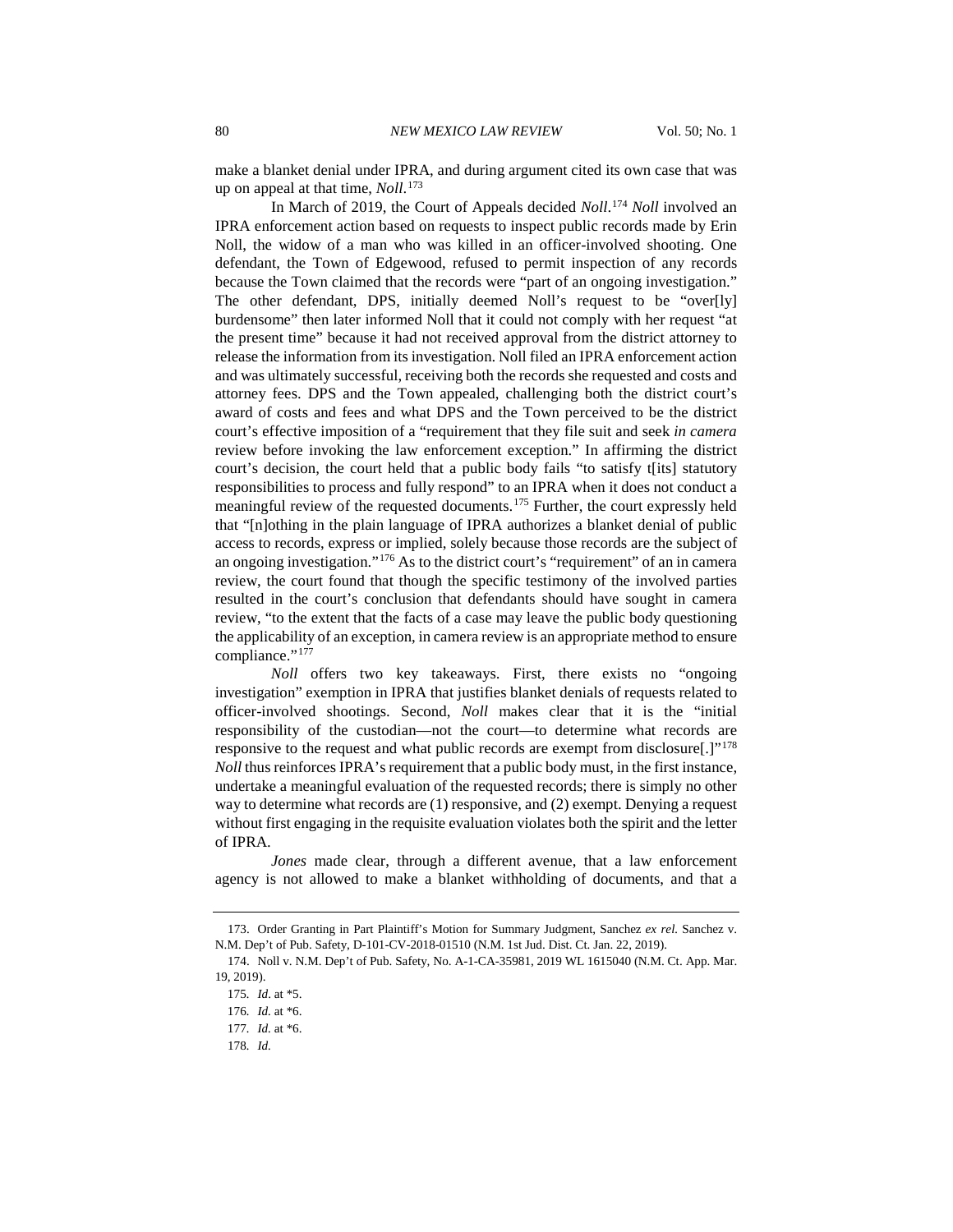privilege log provides the plaintiff sufficient information to assess the reasoning of the withholding and challenge any documents believed to be withheld improperly. *Noll* tackled the IPRA issue head on and held, at the district court and court of appeals levels, that the law enforcement exception does not support blanket denials—IPRA requires all agencies to conduct a meaningful review of the requested documents. However, this still allows agencies to withhold documents with little information provided to the requester which in turn requires the requester to sue an agency and records custodian to obtain an in camera review—all of which consumes the time of the parties and the courts. A better solution, one that is consistent with IPRA's intent, is required that will disabuse law enforcement agencies in the first instance of their notion that they may hide the ball from IPRA requesters.

# **IV. THE CONDUCT OF NEW MEXICO LAW ENFORCEMENT AGENCIES SUGGESTS THE NEED TO REQUIRE MORE DETAILED DENIALS FROM AGENCIES.**

There exists a clear issue of transparency in New Mexico regarding its law enforcement agencies that challenges the foundation of IPRA, the trust of the public, and the capacity of the courts. An effective and reasonable mechanism aimed at improving and promoting transparency while simultaneously respecting the public policy concerns that underlie IPRA's law enforcement exception already exists under federal law.

At the federal level, FOIA allows any person to request any record from any federal agency or entity without having to provide a reason for the request.<sup>[179](#page-23-0)</sup> There are, as with all comprehensive statutory schemes, exceptions to the general rule of access established by FOIA.[180](#page-23-1) Federal courts interpreting FOIA have held that the government defendant is required to produce an index containing a description of the documents in its possession claimed to be exempt from inspection, along with an explanation of the reasons for withholding production of those documents. Such a requirement should be adopted in New Mexico—either by the Legislature through the adoption of an explicit statutory provision, or by New Mexico's appellate courts through their ability to construe IPRA, specifically Section  $14-2-11(B)$ , in a way consistent with and to effectuate the purpose of IPRA—as a way to battle law enforcement agencies', and any other public body's, ongoing and repeated efforts to hide the ball and to seek their compliance with the spirit, and letter, of IPRA.<sup>[181](#page-23-2)</sup> Every public body must already undertake document-by-document review of records and make individualized determinations regarding whether information is exempt or

<sup>179.</sup> 5 U.S.C § 552(3) (2012).

<span id="page-23-1"></span><span id="page-23-0"></span><sup>180.</sup> FOIA contains nine specific exceptions to public access. 5 U.S.C. § 552(b)(1-9). Only the exception for information specifically exempted under other laws is mandatory; the others are discretionary. *See* 5 U.S.C. § 552(b)(3); *see also* Nat'l Sec. Archive v. Archivist of the U.S., 909 F.2d 541, 545 (D.C. Cir. 1990) and 5 U.S.C. § 551(1)(A) (2012)(FOIA does not apply to the President, the President's advisors or the legislature.), *see* 5 U.S.C. §552(3)(C); Campbell v. U.S. Dep't of Justice, 164 F.3d 20, 28 (D.C. Cir 1998)(only a "reasonable" search for requested documents need be undertaken by an agency and if done and no documents are found, that ends the agency's responsibilities).

<span id="page-23-2"></span><sup>181</sup>*. Cf.* Noll v. N.M. Dep't of Pub. Safety, No. A-1-CA-35981, 2019 WL 1615040, at \*1–2, \*5 (N.M. Ct. App. Mar. 19, 2019) (testimony of the district attorney for Santa Fe in-line with that of the records custodian for DPS' arguments for withholding production).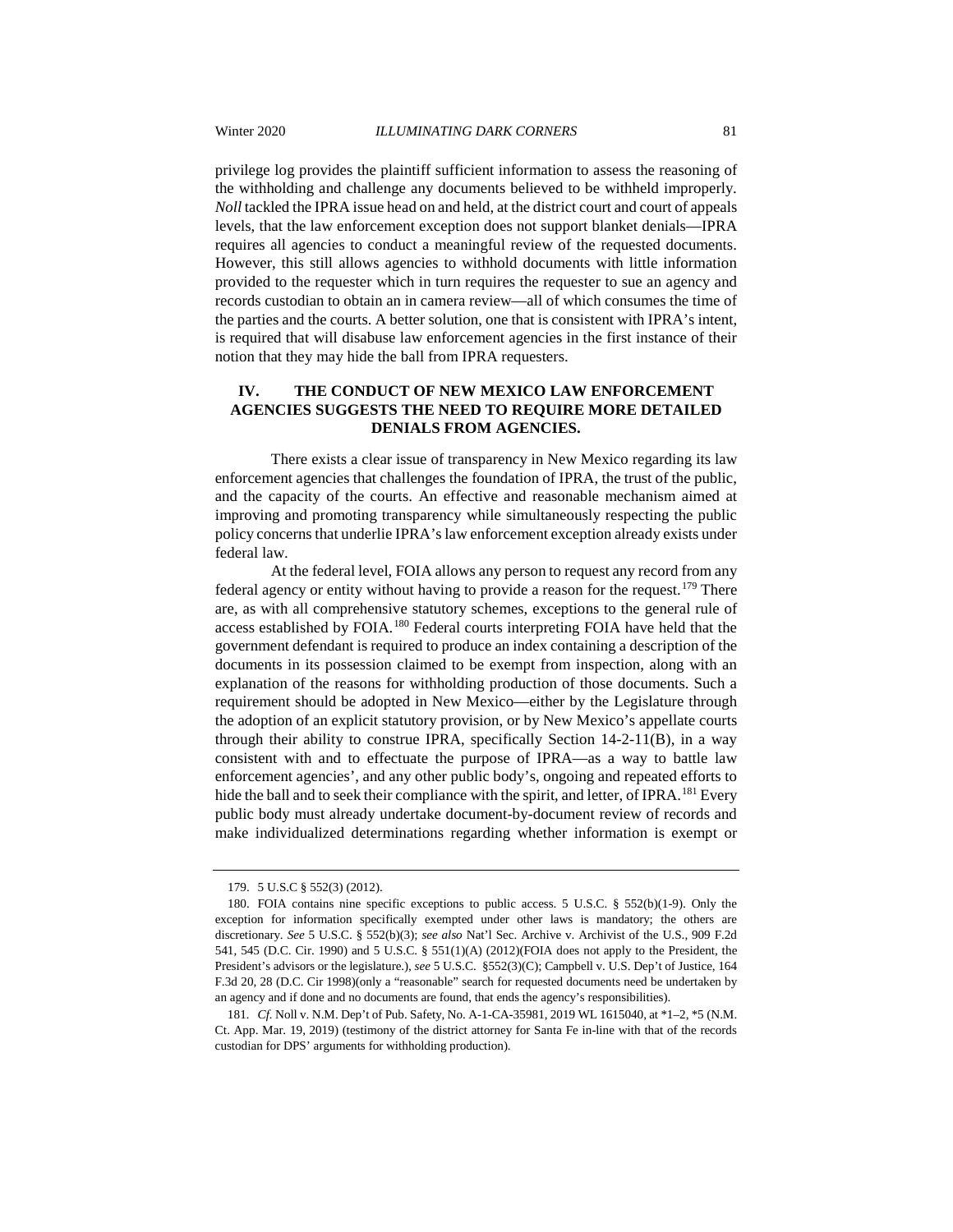nonexempt.[182](#page-24-0) Any public body who claims any information or documents may be withheld under any exception under IPRA, and particularly under the law enforcement records exception, should be required to provide, as part of the denial process, an index, suitably detailed, informing the requester generally of the information or material being withheld, and with a level of detail beyond mere conclusory generalizations as to how the material meets the specific exception. The requirement to document that undertaking—and then to provide that documentation to the requester in lieu of the records themselves—is neither unreasonable nor burdensome because an agency's custodian is already implicitly required to undertake that review under IPRA. The proposal to require agencies to provide an index when denying inspection of records simply makes the requirement explicit and formalizes its parameters.

# **A.** *Vaughn* **and the Idea of an Index – A Modest Proposal**

Under FOIA, the federal courts utilize *in camera* review of contested documents, but, because of the burden this puts on the court, the *Vaughn* court long ago established an intermediate step—the creation of an index by the defendant that places the burden back on the government to encourage disclosure and increases efficiency in the courts.[183](#page-24-1)

The *Vaughn* index came about when the government denied a FOIA request and responded to the requester by stating that certain documents fell under three exemptions which permitted it to refuse disclosure.<sup>[184](#page-24-2)</sup> In contravention of congressional intent and the statute, the government "claim[ed] all it need[ed] do [was] to aver that the factual nature of the information is such that it falls under one of the exemptions."[185](#page-24-3) The court rejected the government's contention, reasoning that "as a tactical matter, it is conceivable that an agency could gain an advantage by claiming overbroad exemptions"[186](#page-24-4) and once the request was denied in such a manner,

> the opposing party is comparatively helpless to controvert this characterization. If justice is to be done and the Government's characterization adequately tested, the burden now falls on the court system to make its own investigation. This is clearly not what Congress had in mind.[187](#page-24-5)

In *Vaughn*, the information withheld was voluminous and based on multiple claimed exemptions under FOIA; the court declined to commit resources and costs to reviewing the withheld information, which, in terms of judicial manpower required

<span id="page-24-2"></span><span id="page-24-1"></span><span id="page-24-0"></span><sup>182</sup>*. See, e.g.*, San Juan Agric. Water User Ass'n v. KNME-TV, 2011-NMSC-011, 150 N.M. 64, 257 P.3d 884; Britton v. Office of the Att'y Gen., 2019-NMCA-002, 433 P.3d 320; Noll v. N.M. Dep't of Pub. Safety, No. A-1-CA-35981, 2019 WL 1615040 (N.M. Ct. App. Mar. 19, 2019).

<sup>183.</sup> Vaughn v. Rosen, 484 F.2d 820, 822–23 (D.C. Ct. App. 1973).

<sup>184</sup>*. Id.*

<span id="page-24-3"></span><sup>185</sup>*. Id.* at 825–26.

<span id="page-24-4"></span><sup>186</sup>*. Id.* at 826; *cf.* ACLU v. Duran, 2016-NMCA-063, 392 P.3d 181.

<span id="page-24-5"></span><sup>187.</sup> 484 F.2d at 826.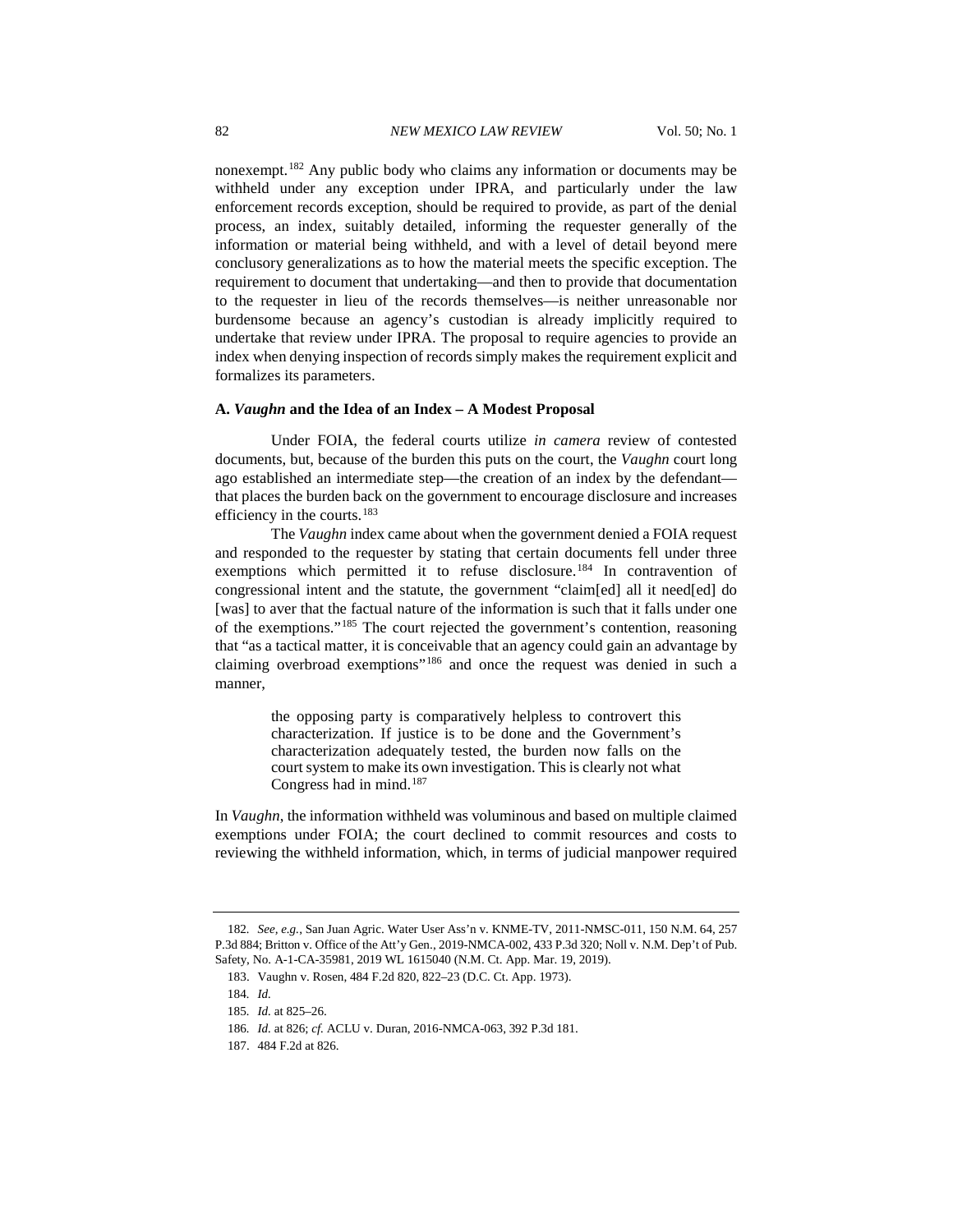would have been immense.<sup>[188](#page-25-0)</sup> In addition, in such situations where an entire document was unlawfully withheld simply because a portion of it was arguably exempt, a practice that the court expressly disapproved of, the court noted that it would have to expend even more resources because "[i]solating what exemptions apply to what parts of a document makes the burden of evaluating allegations of exemption even more difficult."[189](#page-25-1) Such a burden, the court stated, was not justified or permissible. Rather, "[t]he burden ha[d] been placed specifically by statute on the Government."<sup>[190](#page-25-2)</sup>

The *Vaughn* court also disapproved of the tactical advantage a government agency might gain from placing the burden upon the court. "If the morass of material is so great that court review becomes impossible, there is a possibility that an agency could simply point to selected, clearly exempt portions, ignore disclosable sections, and persuade the court that the entire mass is exempt."[191](#page-25-3) To avoid such ploys and the resulting evasion of justice, the court implemented an indexing requirement that governmental agencies must use in FOIA requests. Thereafter, when the government withholds a document alleging exceptions under FOIA, it must provide to the requesting party:

> (1) A detailed justification that contains "a relatively detailed analysis in manageable segments" explaining the exemptions.<sup>[192](#page-25-4)</sup> The justification must not be merely "conclusory and generalized allegations of exemptions."[193](#page-25-5)

> (2) A description of the documents withheld that satisfies the need for "specificity, separation, and indexing," by "specify[ing] in detail which portions of the document are disclosable[,] and which are allegedly exempt . . . achieved by formulating a system of itemizing and indexing that would correlate statements made in the Government's refusal justification with the actual portions of the document."[194](#page-25-6)

> (3) enough detail to permit "adequate adversary testing," because given a "more adequate, or rather less conclusory, justification in the Government's legal claims, and more specificity by separating and indexing the assertedly exempt documents themselves, a more adequate adversary testing will be produced."<sup>[195](#page-25-7)</sup>

Such an index makes it more likely that "a party's right to information is not submerged beneath governmental obfuscation and mischaracterization, and ... permit[s] the court system effectively and efficiently to evaluate the factual nature of disputed information."[196](#page-25-8) Such an index is also necessary because

<span id="page-25-0"></span><sup>188</sup>*. Id.*

<span id="page-25-1"></span><sup>189</sup>*. Id.* at 825.

<span id="page-25-2"></span><sup>190</sup>*. Id.*

<span id="page-25-3"></span><sup>191</sup>*. Id.* at 826.

<span id="page-25-4"></span><sup>192</sup>*. Id.*

<span id="page-25-5"></span><sup>193</sup>*. Id.*

<span id="page-25-6"></span><sup>194</sup>*. Id.* at 827.

<span id="page-25-7"></span><sup>195</sup>*. Id.* at 828.

<span id="page-25-8"></span><sup>196</sup>*. Id.* at 826.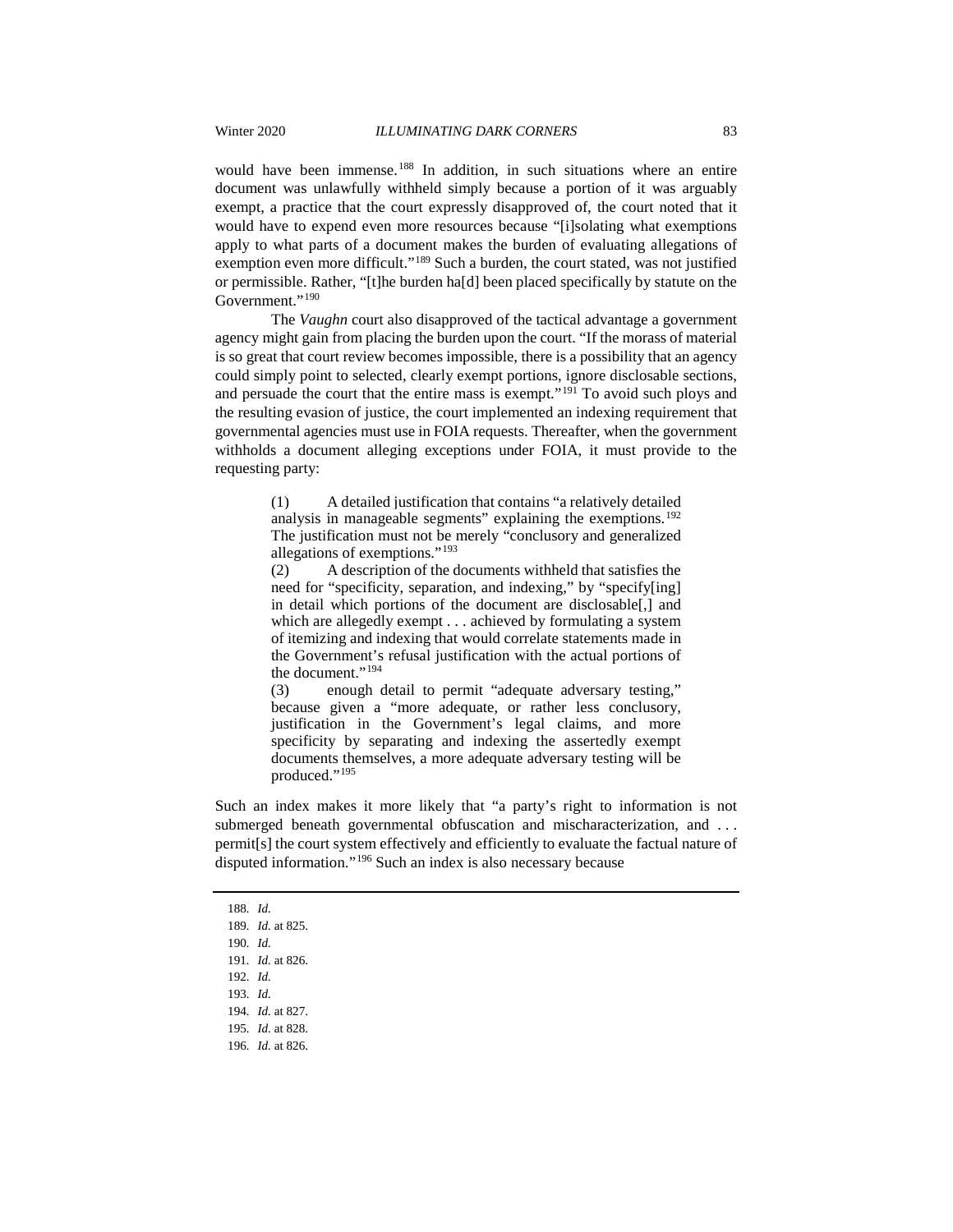the agency has full knowledge of the contents of the withheld records and the requester has only the agency's affidavits and descriptions of the documents, its affidavits must be specific enough to give the requester 'a meaningful opportunity to contest' the withholding of the documents and the court to determine whether the exemption applies. [T]he agency must describe each document or portion thereof withheld, and for each withholding it must discuss the consequences of disclosing the sought-after information.[197](#page-26-0)

The *Vaughn* court also reasoned that the preparation of an index would avoid the court having to expend its precious judicial resources engaging in an in camera review of the documents withheld by the agency, or at the very least, narrow its expenditure of effort in reviewing withheld documents.<sup>[198](#page-26-1)</sup>

The *Vaughn* index has since been codified in the Code of Federal Regulations and is identified therein as an

> [i]temized index, correlating each withheld document (or portion) with a specific FOIA exemption(s) and the relevant part of the agency's nondisclosure justification. The index may contain such information as: date of document; originator; subject/title of document; total number of pages reviewed; number of pages of reasonably segregable information released; number of pages denied; exemption(s) claimed; justification for withholding; etc."<sup>[199](#page-26-2)</sup>

While some state jurisdictions have adopted the requirement of the FOIA index,<sup>[200](#page-26-3)</sup> others have no such requirement.<sup>[201](#page-26-4)</sup>

Indices similar to the *Vaughn* index, as well as the requirement for *in camera* review, have been utilized by New Mexico courts in some cases.<sup>[202](#page-26-5)</sup> Moreover, the production of an explanation by the withholding party to the requesting party is not a novel concept under New Mexico law. While admittedly in a different context, New Mexico courts have established the requirement a party who refuses to produce documents in discovery in a civil action based on a claim of

<span id="page-26-1"></span><span id="page-26-0"></span><sup>197.</sup> ACLU of N. Cal. v. Superior Court, Cal. Rptr. 3d 472, 493–94 (Cal. Ct. App. 2011) (second alternation in original) (internal quotation marks and citations omitted).

<sup>198</sup>*. Id.* at 824-25.

<sup>199.</sup> Vaughn Index, 32 C.F.R. § 701.39 (2019).

<span id="page-26-3"></span><span id="page-26-2"></span><sup>200.</sup> Cranford v. Montgomery Cty., 481 A.2d 221, 229, 231 (Md. 1984) (burden on records custodian to fully review all records requests "to determine whether the document or any severable portion of the document meets all of the elements of an exemption" and for anything withheld, "the agency involved ordinarily should be able, without disclosing privileged information, to present a sufficiently detailed description and explanation to enable the trial court to rule whether a given document, or portion thereof, is exempt without the necessity of an *in camera* inspection.").

<span id="page-26-4"></span><sup>201.</sup> Reno Newspapers, Inc. v. Gibbons, 266 P.3d 623, 631 (Nev. 2011) (declining to adopt a prelitigation *Vaughn* index under its records act because the act already lays out a requirement that any denial in whole or part requires "(1) Notice of that fact; and (2) A citation to the specific statute or other legal authority that makes the public book or record, or a part thereof, confidential.").

<span id="page-26-5"></span><sup>202</sup>*. See* Jones v. City of Albuquerque Police Dep't, No. A-1-CA-35120, 2018 WL 3000216, at \*3 (N.M. Ct. App. May 10, 2018), *cert. granted* S-1-SC-37094 (N.M. Sup. Ct. July 23, 2018).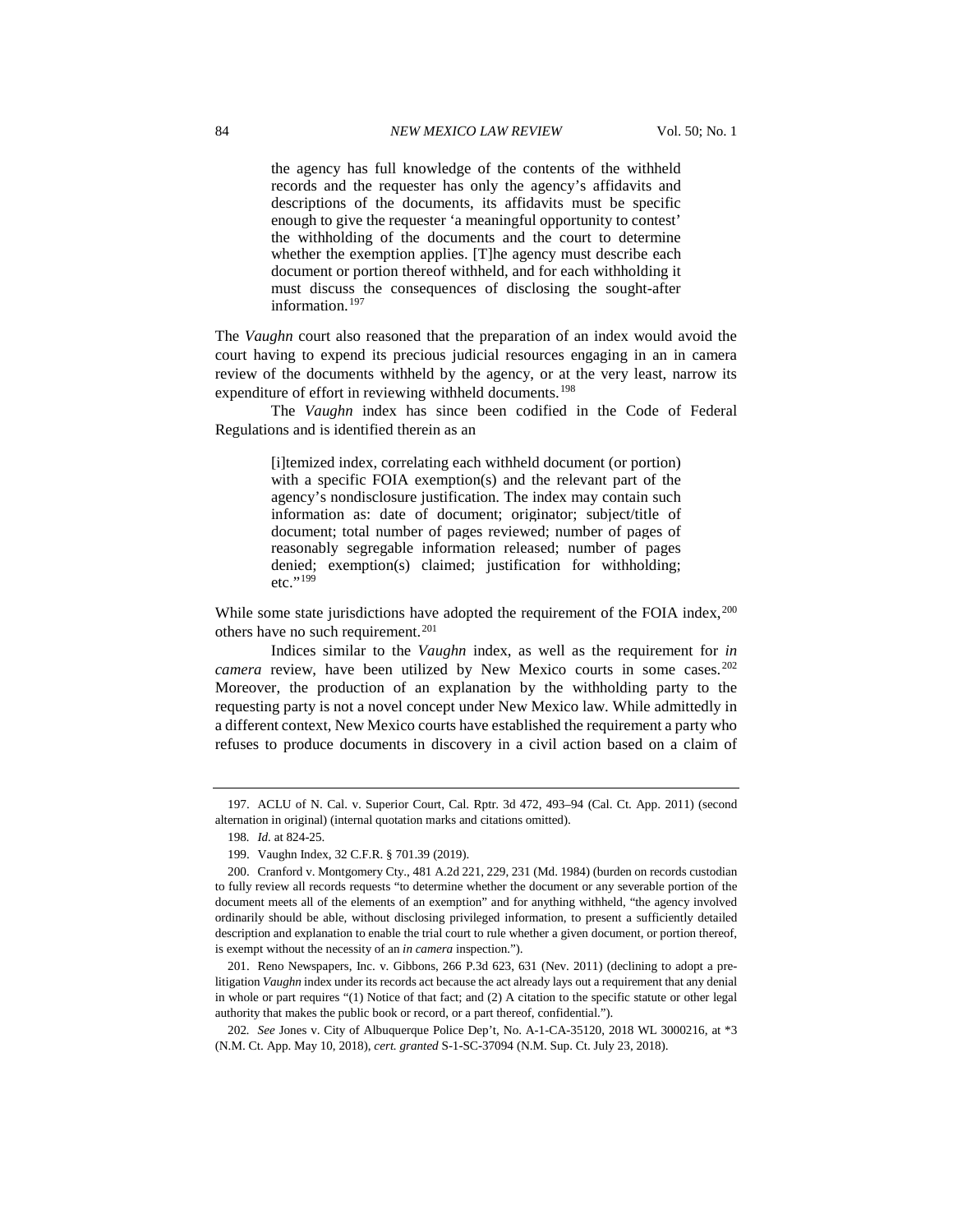attorney-client privilege or the attorney work product doctrine to produce a privilege log *at the time of the refusal*. [203](#page-27-0)

The likely response to and argument against this proposal by public bodies is that there is no obligation for public bodies "to create a public record" under IPRA.[204](#page-27-1) It is true that IPRA does not require that an agency create a record in order to have a document responsive to a records request.[205](#page-27-2) However, IPRA *does* require that a governmental agency presented with a properly formatted IPRA request respond *in writing* to the requester in several circumstances.<sup>[206](#page-27-3)</sup> This evinces the Legislature's acknowledgment and intent that agencies will, indeed, have to create records in some instances in order to fully and ably fulfill their obligations under IPRA. Such a record is a necessary product of the IPRA procedure, as would be an index. An index should be a part of the agency's statutory obligation to communicate, in writing, with a requester regarding the requester's right to inspect records and an agency's alleged assertion that it may limit that right under one of IPRA's narrow, enumerated exceptions. And like FOIA, which does not require an index but under which it became the norm as a result of judge-made law, and was codified in the CFRs, IPRA does not require an index. However, to carry out the Legislature's intent and purpose in enacting IPRA, and to combat the disconcerting rise of unabashed blanket denials by law enforcement agencies, New Mexico courts should follow the common sense approach long ago implemented in federal courts interpreting FOIA and establish a *Vaughn*-like index requirement, at the least holding that the law requires agencies to provide a denial letter detailed enough for any requestor to understand why any information is being withheld and whether to challenge it.

# **V. CONCLUSION**

Law enforcement records clearly fall under the IPRA definition of a public record. Any request for them under IPRA must result in production of those records, unless a public body undertakes its statutory duty to perform a meaningful review and determines in good faith that records or portions thereof that it seeks to withhold from inspection *specifically* meets the narrow law enforcement exception under IPRA. Under a plain reading of the statute, there is no support for the myriad arguments advanced by law enforcement agencies to justify their blanket denials of

<span id="page-27-0"></span><sup>203</sup>*. See* N.M. R. CIV. P. 1-026 committee cmt. to 2009 amends. ("It is desirable that a party comply with the provisions of Rule 1-026(B)(7)(a) by producing a privilege log of any information being withheld from discovery on the ground of privilege."); Pina v. Espinoza, 2001-NMCA-055, ¶[124–25, 130 N.M. 661, 29 P.3d 1062 (party withholding information bears responsibility of identifying each document withheld, describing nature of information withheld, and explaining the basis for withholding it—a general statement is not sufficient); Hartman v. Texaco Inc., 1997-NMCA-032, ¶ 20, 123 N.M. 220, 937 P.2d 979 (rejecting argument that documents withheld under statute not subject to privilege log requirements at time of withholding, not after challenged).

<sup>204.</sup> N.M. STAT. ANN. § 14-2-8(B) (2009).

<sup>205</sup>*. Id.*

<span id="page-27-3"></span><span id="page-27-2"></span><span id="page-27-1"></span><sup>206</sup>*. See, e.g.*, § 14-2-8(D) ("If the inspection is not permitted within three business days, the custodian shall explain in writing when the records will be available for inspection.");  $\S$  14-2-11(B) (1993) ("If a written request has been denied, the custodian shall provide the requester with a written explanation of the denial."); § 14-2-10 (1993) (requires written notice to requester after receipt of excessively broad request); § 14-2-11(C) (custodian subject to action for damages for failure to deliver written explanation of request denial).